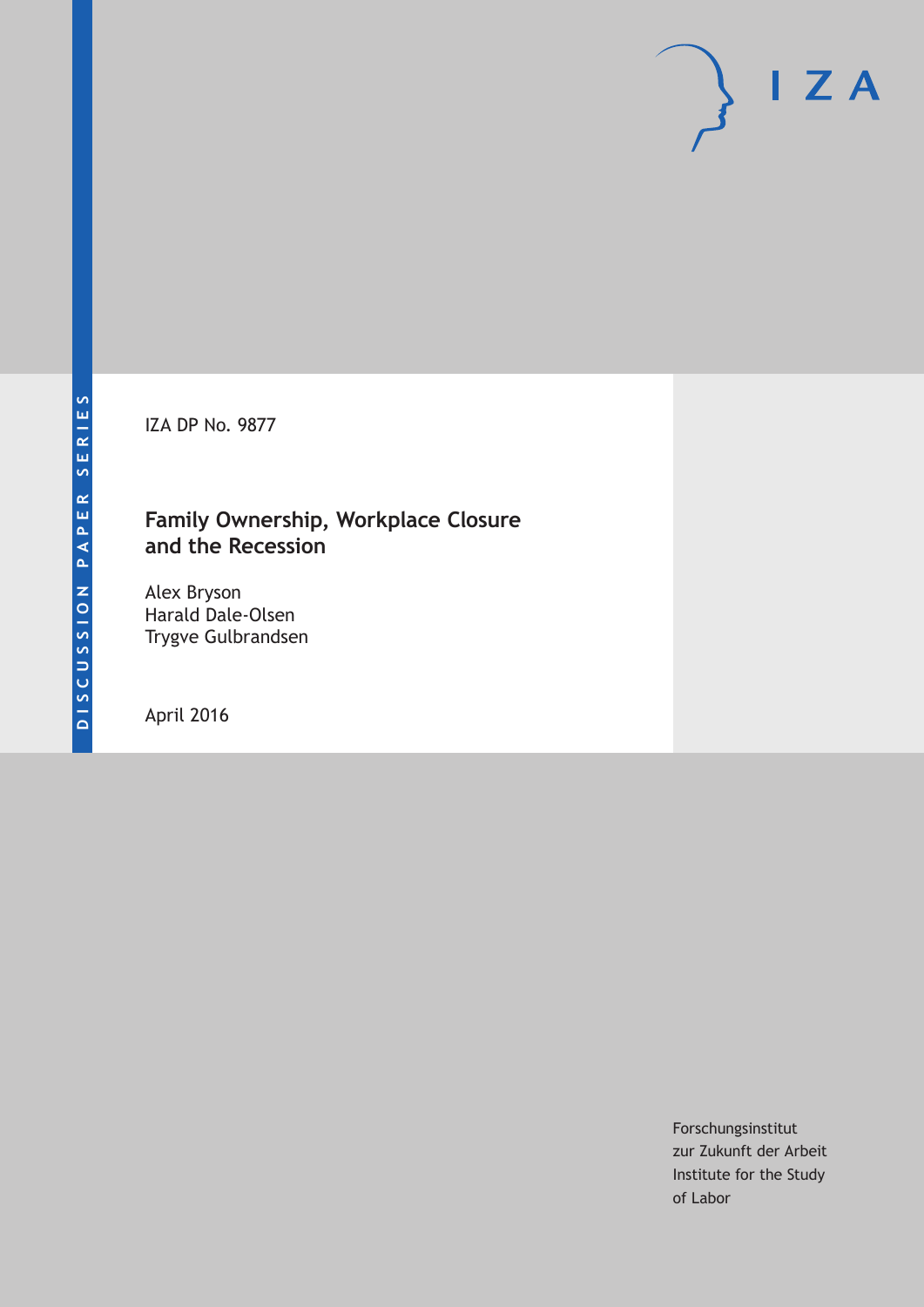# **Family Ownership, Workplace Closure and the Recession**

### **Alex Bryson**

*University College, London and IZA* 

## **Harald Dale-Olsen**

*Institute for Social Research, Oslo* 

### **Trygve Gulbrandsen**

*Institute for Social Research, Oslo*

Discussion Paper No. 9877 April 2016

IZA

P.O. Box 7240 53072 Bonn **Germany** 

Phone: +49-228-3894-0 Fax: +49-228-3894-180 E-mail: iza@iza.org

Any opinions expressed here are those of the author(s) and not those of IZA. Research published in this series may include views on policy, but the institute itself takes no institutional policy positions. The IZA research network is committed to the IZA Guiding Principles of Research Integrity.

The Institute for the Study of Labor (IZA) in Bonn is a local and virtual international research center and a place of communication between science, politics and business. IZA is an independent nonprofit organization supported by Deutsche Post Foundation. The center is associated with the University of Bonn and offers a stimulating research environment through its international network, workshops and conferences, data service, project support, research visits and doctoral program. IZA engages in (i) original and internationally competitive research in all fields of labor economics, (ii) development of policy concepts, and (iii) dissemination of research results and concepts to the interested public.

IZA Discussion Papers often represent preliminary work and are circulated to encourage discussion. Citation of such a paper should account for its provisional character. A revised version may be available directly from the author.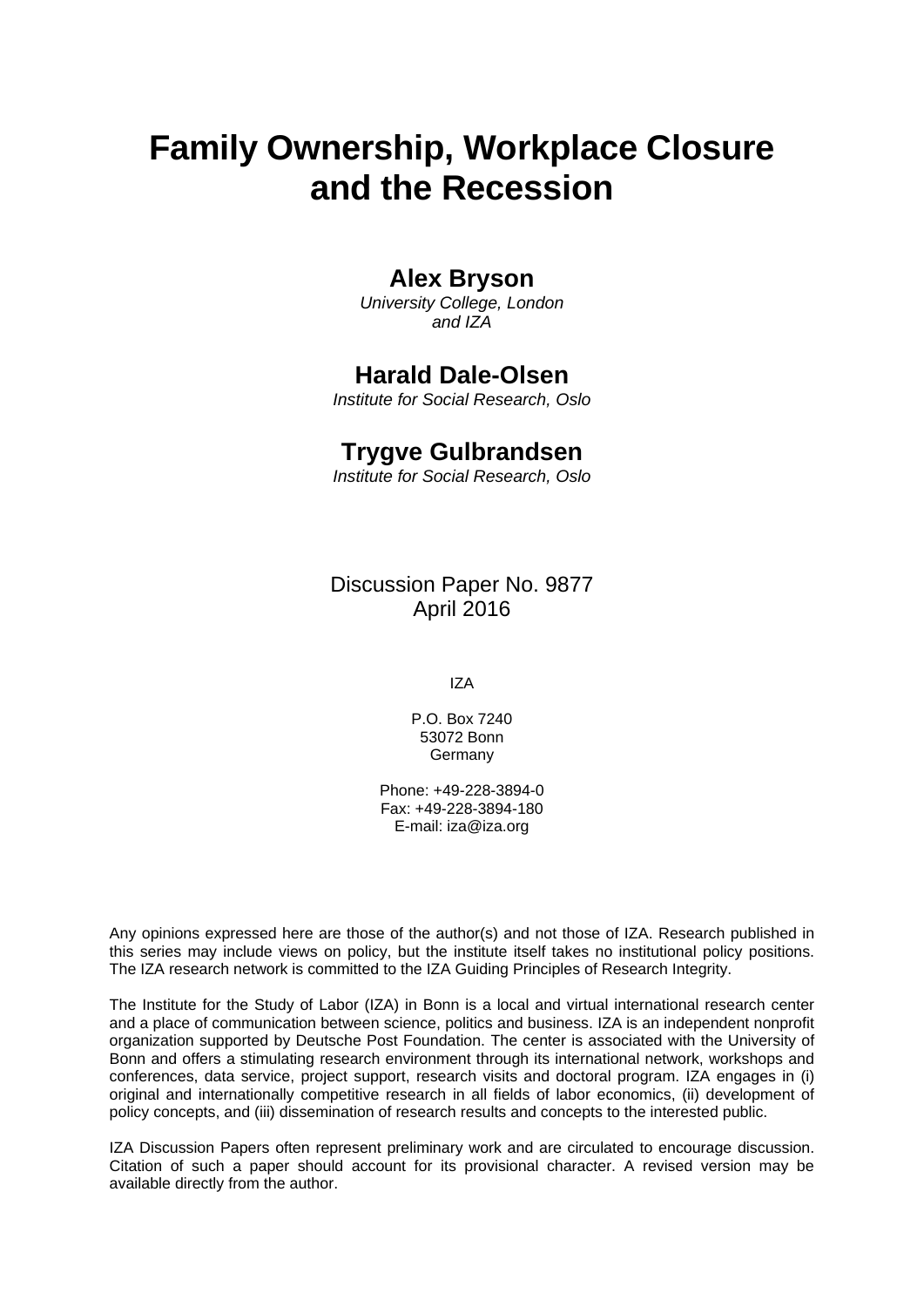IZA Discussion Paper No. 9877 April 2016

## **ABSTRACT**

## **Family Ownership, Workplace Closure and the Recession\***

Using nationally representative Norwegian data we show family-owned workplaces are less likely to close than observationally similar non-family-owned workplaces. But this changed during the Crisis when the family businesses' closure hazard soared. This hike in 2009 was not related to performance or the observed capital structure. Whereas bad performance has a tendency to kill non-family businesses regardless of the equity level, a need for fresh capital has a tendency to kill family businesses regardless of performance. We conclude that family firms suffered from a lack of credit during the Crisis, something that policy-makers should address before the next economic downturn.

JEL Classification: G32, G34, J65

Keywords: family ownership, closure, financial performance, debt, leverage

Corresponding author:

 $\overline{\phantom{a}}$ 

Harald Dale-Olsen Institute for Social Research PO Box 3233 Elisenberg N-0208 Oslo Norway E-mail: hdo@socialresearch.no

<sup>\*</sup> We thank participants at RES2016 in Brighton, COPE2015 in Vienna, EEA2015 in Mannheim, Erling Barth and participants at the Institute for Social Research's seminar series spring 2015 for comments and the Norwegian Research Council for funding (grant No. 173591/S20 and 202647/S20).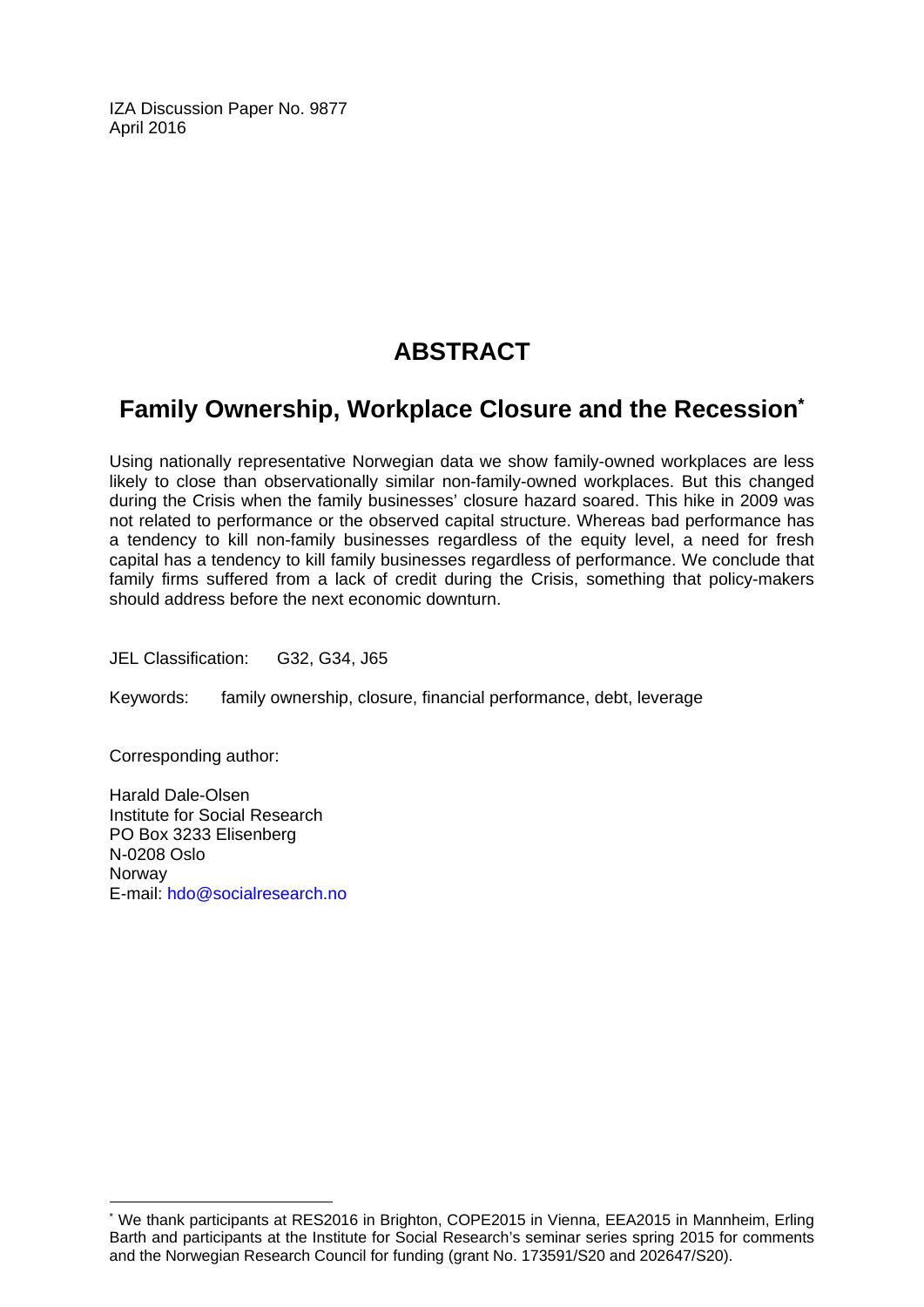#### **1. Introduction**

1

Many firms were adversely affected by the Great Recession, but some were more adversely affected than others. Research to date has focused on sectoral differences but in this paper we focus attention on the role of family ownership. Family businesses are an important feature of modern economies. In their study of roughly 5232 larger corporations, Faccio and Lang (2002) found that in 13 Western European countries the lowest share was reported in the UK (23.67 percent), Norway's share was just above 38 percent, while family businesses were in majority in the continental countries like France, Germany, Italy and Spain. Family firms are particularly vulnerable to economic downturns for several reasons. First, although the point is contested (see Section Two) they tend to be less productive than like businesses which are not under family control (Morck et al., 2000; Barth et al., 2005). Second, they are more poorly managed (Bloom and Van Reenen, 2007; Gulbrandsen, 2005, 2009) and so less able to respond appropriately to crises. Third, they tend to be more highly leveraged due to cheaper debt costs (Anderson et al., 2003), while constraints on equity financing arise from a perceived lack of transparency in family firms' accounting (Croci et al., 2011). This may have been particularly important in the Great Recession because the economic crisis led to credit shortage. According to Armstrong et al (2013:4) there was "a shortage of finance for SMEs [in the UK], reflecting banks' attitudes to risk and their own pressures to de-lever combined with banks' market power in the SME sector". In the US, 86% of surveyed CFOs said their investments in attractive projects were restricted during the 2008 crisis (Campello et al., 2010). If liquidity supply dried up during the financial crisis (Cornett et al., 2011) this may have had a detrimental impact on the survival of family businesses compared to other businesses. Literature on family firm survival is scarce. For the UK Wilson et al. (2013) found that family firms were less likely to close than non-family businesses in the period 2007-10, but they did not investigate the potential differential effect of the financial crisis on the survival of family versus non-family firms.

In this paper we focus on Norway where bank lending declined in 2009, recovering subsequently (Figure 1).<sup>1</sup> Lending to new businesses had started to fall in 2007 (Hetland and Mjøs, 2014). The decline in lending coincided with a massive increase in workplace closure rates and bankruptcies (Figure 1).

#### [INSERT FIGURE 1]

<sup>&</sup>lt;sup>1</sup> In their yearly report for 2010, The Norwegian Financial Authority reports that lending growth for Norwegian banks dropped from 20% in late 2008 to -5% in early 2010. For foreign owned bank affiliates in Norway, the drop was even greater: from 50% in late 2008 to -20% early 2010.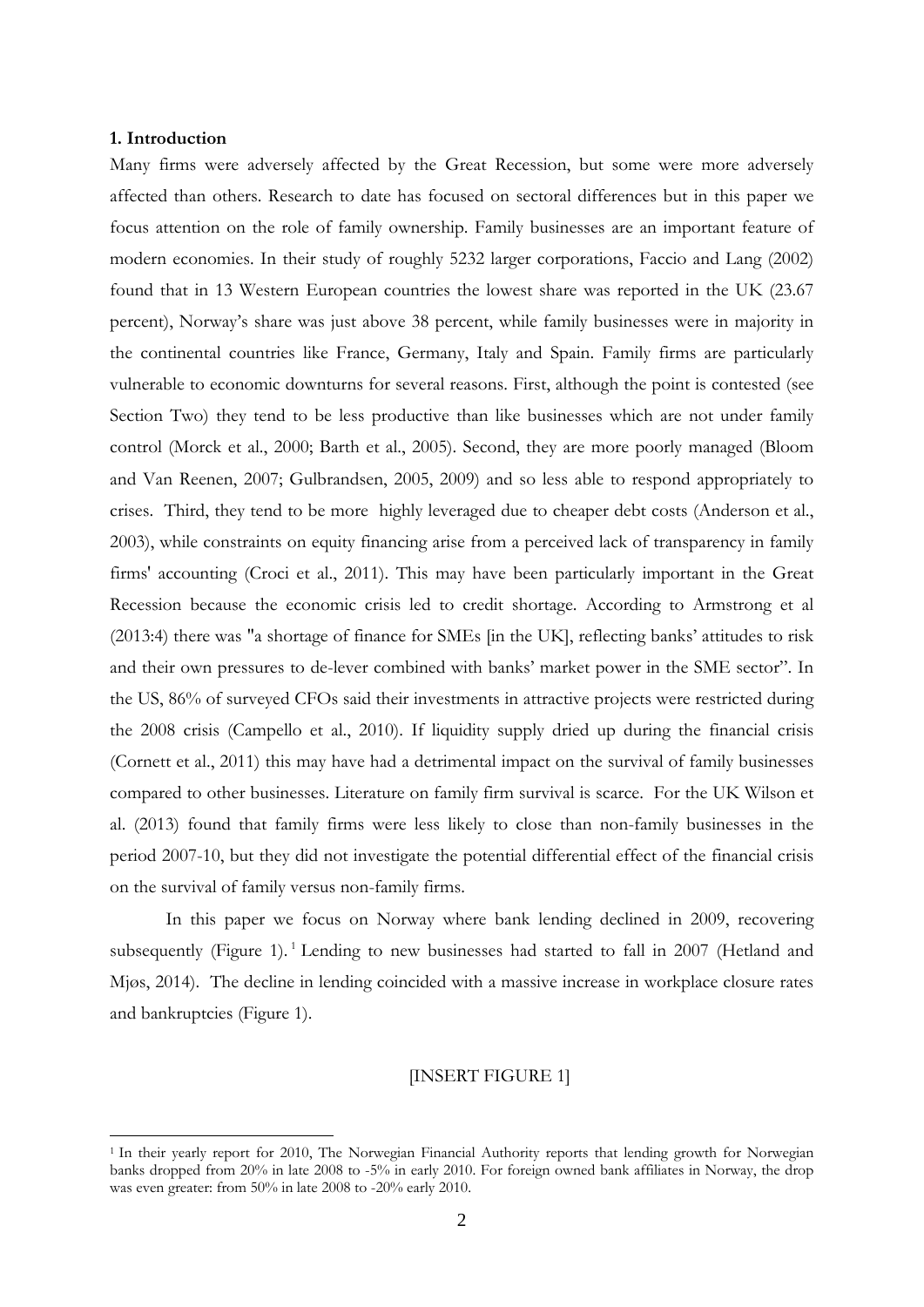Family-owned businesses are often smaller than non-family-businesses so may be more credit-constrained, potentially increasing their risk of closure during a downturn. On the other hand, if the owners of family businesses have psychic income from entrepreneurship, face poorer alternative employment opportunities, or higher costs of switching to other occupations, then their owners may choose to keep their family businesses running and thus survive despite comparatively low performance (Gimeno et al., 1997). They may also display a loyalty to 'their' staff that is less common among other firms (Demsetz and Lehn, 1985; James, 1999; Burkart et al., 2003; Bertrand and Schoar, 2006), perhaps altering the threshold at which they consider closure as an option.

We contribute to the literature by examining the determinants of workplace closure among family-owned and non-family-owned workplaces pre- and post-recession identifying the role played by firms' financial performance and debt acquisition. Our analyses link these workplace data to employees and their jobs, and to firm-level accounting data.

The structure of the paper is as follows. Section 2 discusses the nature of family owned firms in Norway and the theory and empirical findings relevant for our study. Data is described in Section 3. Section 4 presents the econometric strategy. In Section 5 we study family ownership and management and closures empirically. Section 6 concludes and discusses the policy implications.

#### **2. Family ownership, management and liquidity constraints**

1

There is no a priori theoretical reason why family firms are necessarily less productive than other firms. Indeed, Bertrand and Schoar (2006) list several arguments as to why family firms may perform better than other firms, including the minimisation of principal-agent problems. Concentrated ownership may have advantages over dispersed ownership in terms of better monitoring of day to day operations of the firm (Burkart et al, 2003), leading family firms to be more productive than non-family firms. Some studies find positive effects of family ownership on productivity and performance (Berzins and Bøhren, 2013). Anderson and Reeb (2003) conclude that on average family firms actually perform *better* than non-family firms, although their performance drops rapidly when families control more than 50 percent of the shares. On the other hand, once one deals with selection into family ownership, then their poorer productivity (Barth et al., 2005) and poorer management became apparent (Bloom and Van Reenen, 2007).

An optimal supply of capital is crucial for maximising profits.<sup>2</sup> However, credit rationing can arise in markets with frictions (Stiglitz and Weiss, 1981; Evans and Jovanovich, 1989).

<sup>&</sup>lt;sup>2</sup> Cagetti and De Nardi (2006) show that at the aggregate level such borrowing constraints generate less wealth concentration, reduce average firm size and the fraction of entrepreneurs.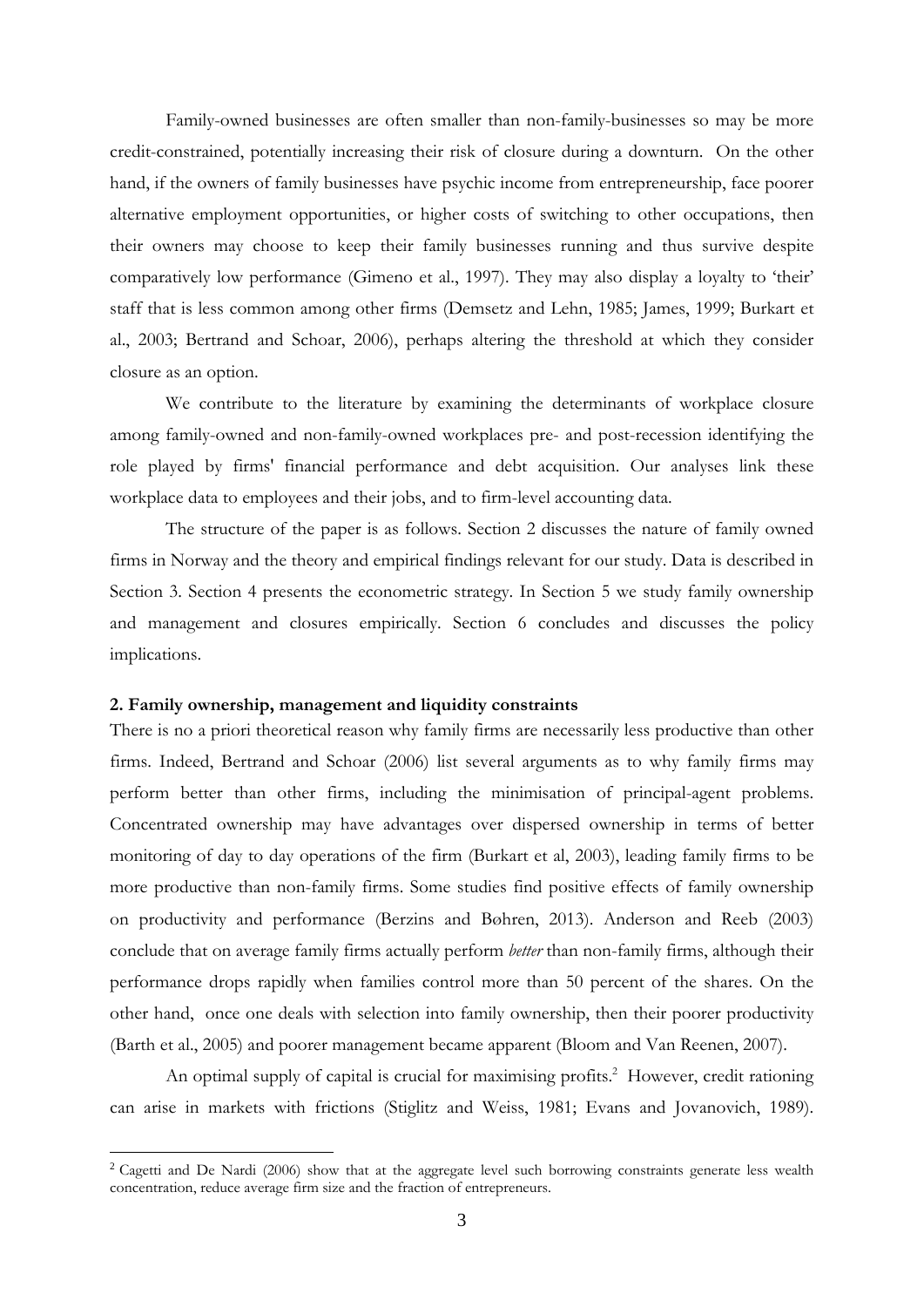Recessions curb firms' investments due to reduced availability of bank credit and alternative sources of finance (Gaiotti, 2013).<sup>3</sup> Thus if entrepreneurs cannot borrow or will not borrow to attain their profit-maximising levels of capital, then entrepreneurs having more personal assets will profit more. Holtz-Eakin et al.'s (1994) empirical evidence for the US supports this notion, although their sample of high pre-inheritance income entrepreneurs make them unable to draw inferences regarding the survival of a typical new venture. Hvide and Møen (2010) identify a positive relationship between founder prior wealth and start-up size among Norwegian entrepreneurs, but profitability on assets drops sharply in the upper quartile of the founder wealth distribution, thus indicating slack.

Family firms generally avoid risk (e.g., Agrawal and Nagarajan, 1990; Hiebl, 2013), although Mishra and McConaughy (1999) find this tendency is confined to family firms still owned and run by the founding family. Since debt might imply higher risk, one might therefore think that family firms avoid debt. However, Bopaiah (1998) argues that family businesses might be seen by lenders as having fewer moral hazard problems than non-family businesses (since these often are more widely held) and find empirical support for the notion that family businesses are associated with wider availability of credit. Similarly, Anderson et al. (2003) argue that debt financing might be cheaper for family firms due to lower agency costs and find empirical evidence for this notion. Cheaper debt financing thus imply less equity and more debt. On the other hand, Danes and co-authors argue that social and human capital is more important for family businesses than financial capital, since the latter might be constrained (Danes et al., 2009; Danes and Brewton, 2012). Finally, one should be aware of differences related to management. Lyangoubi (2006) stresses that when family firms introduce professional management (i.e., a hired CEO), this induces a higher level of free cash flow risk, which then again manifest in professionally managed family firms being more indebted than family-managed family firms (as is seen in her empirical study).

Even when families allow stocks and shares to be sold to external investors to raise finance, they often desire a high degree of control. One way of achieving this is to issue stocks with different voting rights. Investors are free to purchase less influential stocks, thus allowing the family to stay in power. Such a strategy, however, may be detrimental to achieving the optimal supply of capital. Many investors make influence a precondition when investing in a firm. Furthermore, Gompers et al. (2003) have shown that an investment strategy which purchases shares in strong-shareholder rights firms and sells weak shareholder rights firms earns abnormal

1

<sup>&</sup>lt;sup>3</sup> Gaiotti (2013) argued that in other periods the availability of bank credit matters less due to the ability to tap alternative sources of finance. Empirically he found that during the global crisis the impact of credit quantity constraints on Italian investment in manufacturing was significant.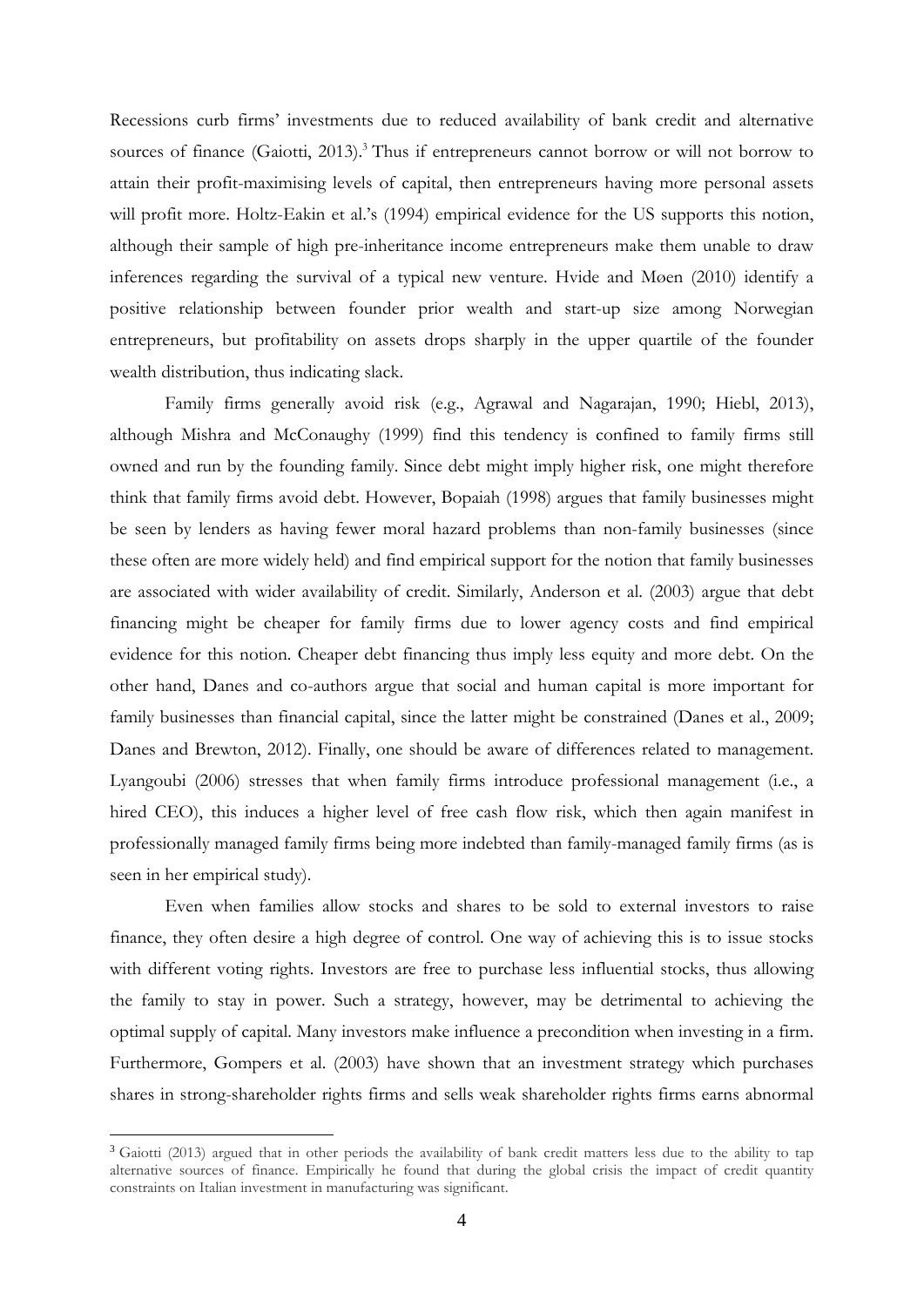returns of 8.5 percent per year, i.e., there is a significant negative premium associated with investing in firms which eschew (minority) shareholder rights. Most investors want a high return on their investments, and thus such negative premiums could reduce family businesses' probability of achieving the desired external supply of capital, thus making them more prone to liquidity constraints. If this is the case, family-owned businesses are more likely to run at a suboptimal level of capital and thus under-perform which, in turn, makes them attractive targets for takeovers and acquisitions.

#### **2.1. A simple model of exit and ownership change**

To assess the effects of family ownership on exit we consider a simple dynamic model of entry and exit of firms outlined by Dunne et al. (2013). Assume that firms must incur a fixed cost,  $\lambda$ , prior to production. λ is private information drawn from a known distribution every period. The expected value of a continuing firm may be written as:

1) 
$$
V(s; \lambda, \gamma) = \pi(s, \gamma) + \max \{\delta(VC(s, \gamma) - \lambda), 0\}
$$

where the first part is current profits, and the second part is the option value of continuing production in the next period. s is a state variable,  $\gamma$  a productivity shifter, VC is the expected value of the firm in the next period. If  $VC < \lambda$ , the firm exits. The probability of exit is then given by  $p = Pr(\lambda > VC)$ , and the value of a continuing firm may be written as:

2) 
$$
V(s;\lambda,\gamma) = \pi(s,\gamma) + \delta(1-p)[VC(s,\gamma) - \lambda^*]
$$

where  $\lambda^*$  is the expected fixed cost conditional on continuation. Family ownership may enter this equation in two ways. First it may enter the value of current production, either because of productivity differences, e., g., from enhanced monitoring, or because production may provide the family owner with some intrinsic value. Let  $\gamma=1$  for non-family firms and  $\gamma^{\rm f}$  for family firms, indicating a shifter in the current value of profits. Comparing a family firm to a non-family firm thus means comparing different values of current profits and future expected profits. A higher value of profits implies a higher expected value of the firm in the next period as well, affecting the exit probability negatively. This will in turn increase the expected value of the firm in future periods, reducing the exit probability even further, and so on, until equation (2) is again in balance. The effect of a positive value of the profit shifter is thus to reduce the exit probability of family firms.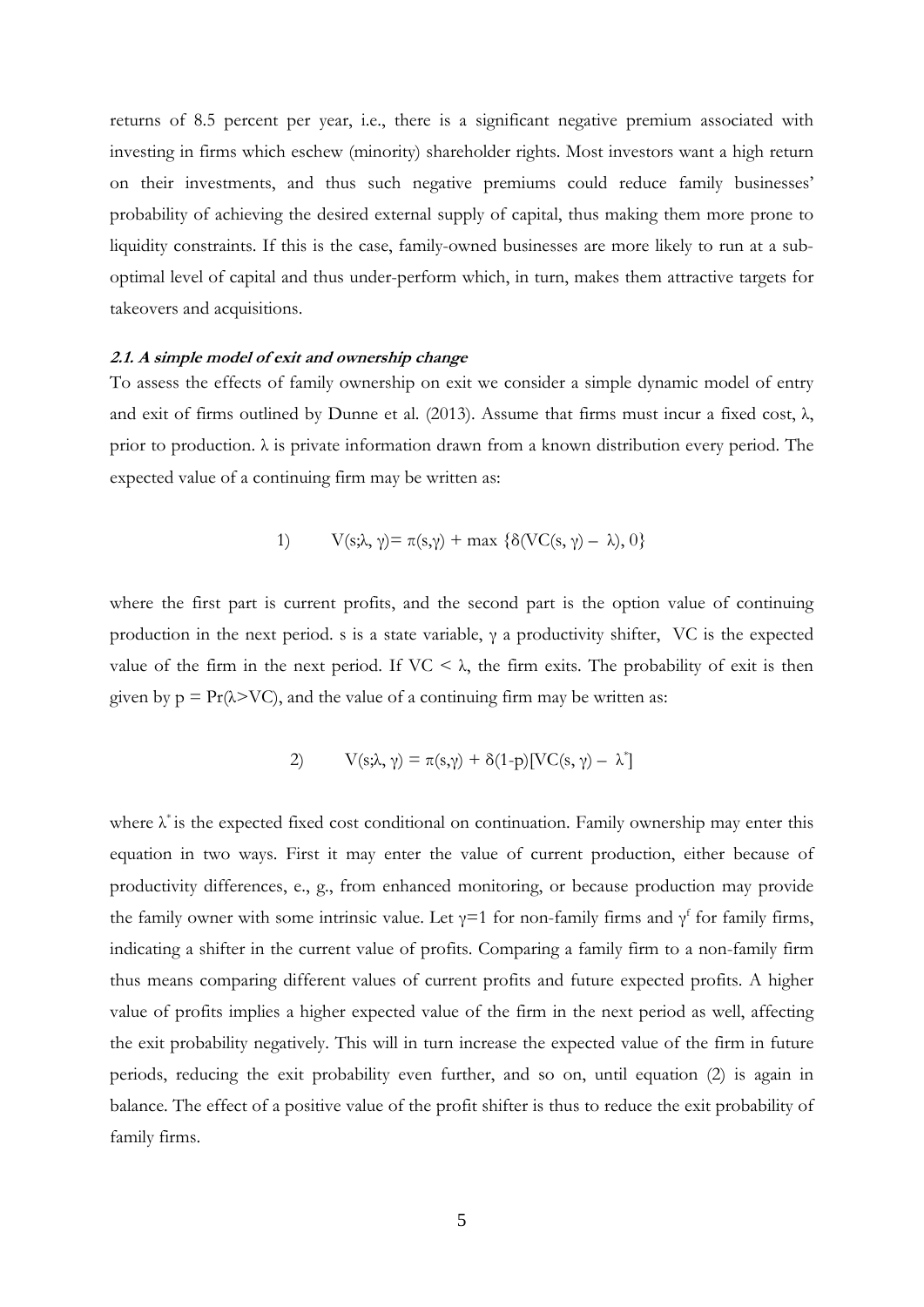One way of raising capital to finance operation is by ownership dispersal, for example by issuing new shares. This might be opposed by current stakeholders and shareholders in any firm – family owned or not. However, family ownership may affect the possibility of obtaining necessary financing without dispersing ownership control. In particular, family firms are more likely to be credit constrained, and may, in the case of financial distress, be unable to raise capital on the loan marked to cover the fixed costs necessary to resume production in the next period. Assume that the family has own funds, F, to put up as collateral towards such a loan, and that available credit will be constrained to be less or equal to cF. The value of the non-family firm is given by (2), for  $\gamma=1$ , while the value of the continuing *family* firm is:

3) 
$$
V^f(s;\lambda,\gamma) = \pi(s,\gamma^f) + \delta(1-p^f)[VC(s,\gamma^f) - \lambda^{*f}]
$$

where the probability of exit is now:  $p^f = Pr(\lambda > min(VC, cF))$ ; i.e. the firm exits either if the fixed cost is above expected value of future production, or if it is higher than the credit constraint. We notice two things. First, credit constraints immediately increase the probability of exit by lowering the bar for fixed costs that the firm can possibly cover. Second, increased probability of exit lowers the expected value of the continuing firm, adding to the negative effect on the exit probability. And so on, until again equation (3) is satisfied. We also note that the strength of this effect depends on the value of the firm's own financial position. Furthermore, this effect is higher the more demanding the pre-production fixed cost requirements are. For this reason, capital constrained firms will undertake inefficiently small capital investments (Holtz-Eakin et al., 1994). Finally, when the financial crisis caused banks to become more risk averse while deleveraging, this enters the model as a lowered parameter c, i.e., as if the funds of the family drop in value as collateral.

We thus have two conflicting hypotheses. The probability of exit may be lower for family owned firms, because owners may be more efficient or simply have a willingness to pay for keeping the firm open. Alternatively, capital constraints may keep them from undertaking necessary investments to stay in business, and this might have been enforced during the financial crisis. In the empirical section, we investigate to what extent the probability of exit differs between the two types of ownership, and to what extent the probability is sensitive to management regime and to the firm being in financial distress.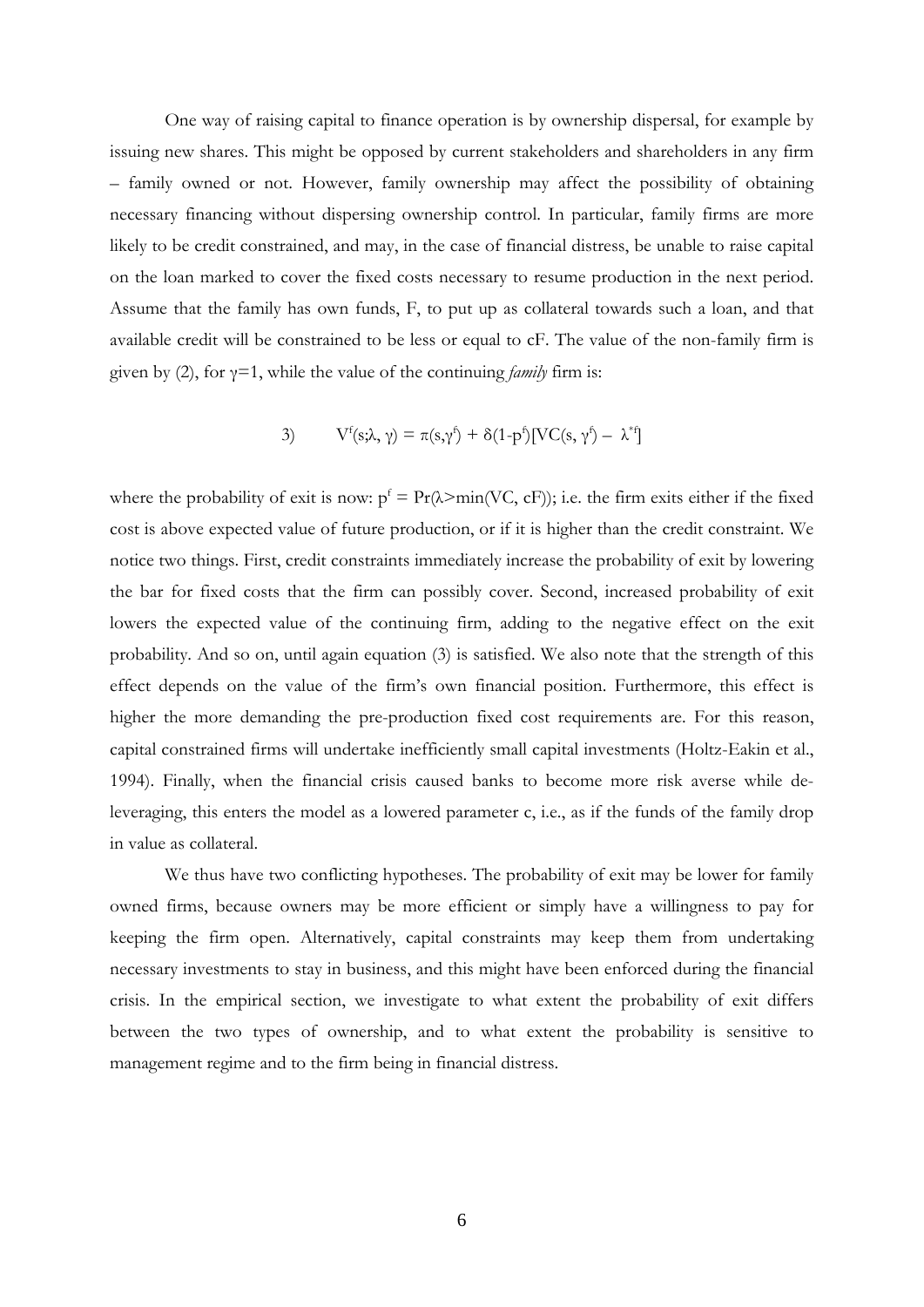#### **3. Data**

1

We utilise the Norwegian Workplace Employment Relations Survey (NWERS) 2003 which provides large-scale, statistically reliable data on industrial relations and employment practices across most sectors of the Norwegian economy. The level of observation is the workplace, namely a place of employment at a single address or site (in contrast to a firm, which is an legal unit, which might be located several places). The survey comprises a stratified random sample of workplaces in Norway with at least 10 employees. Data were collected through a face-to-face interview with the senior manager responsible for employment relations on a day-to-day basis. In total 2358 interviews were conducted for the 2003 survey with response rates of 77 percent respectively. Since our topic is family ownership and the relationship to financial performance and debt, we naturally exclude public sector employers, leaving us with 1404 workplaces for 2003.

The surveys are linked to Norwegian public administrative register data comprising *all* workplaces, firms and their employees in Norway 1995–2013 (roughly 140000 firms, 180000 workplaces and 2000000 employees each year). These linked employer-employee data provide detailed information on workers and accounting data.<sup>4</sup> Because some firms are not required to submit accounting data, e.g. liable companies, our final data set consists of 1100 workplaces in 2003. These workplaces are owned by limited (stock-based) companies, i.e., companies where the owners have limited liability, and where the law requires the firms to have at least 30000 NOK  $(=$  ( $\pm$ 2500) in own capital. No requirement exists demanding that the stocks of these companies should be freely tradable on a market.

 Workplace closure is defined as the complete cessation of worker related activities of a workplace with the termination of all contracts of employment.<sup>5</sup> The transfer of employment to a new site or to another workplace in the same organization is not included in this definition, nor is a simple change of ownership such as a take-over. Note that firms and workplaces are identified by different number series. Thus mergers and acquisitions would affect the firm identifier, but not the workplace identifying number series (as described above, the workplace is a local unit).

 Family ownership, family-manager and professional manager are dummies constructed from questions in the questionnaire. The questions are as follows: 1)According to the business register, the firm owning this workplace is a single-workplace firm and is organized as a joint stock company. Is 50% or more owned by a family or individual? 2) According to the business register, this workplace is owned by a firm owning multiple workplaces, but the firm is organized as a joint stock company. Is 50% or more owned by a family or individual? Next, these two

<sup>4</sup> If a firm is missing for a year in the accounting data but appears for several years before and after, we impute the missing value based on the year before. This affects 3% of the observations. 5 This results in the disappearance of the workplace ID from the administrative registers of the public social services

and tax authorities.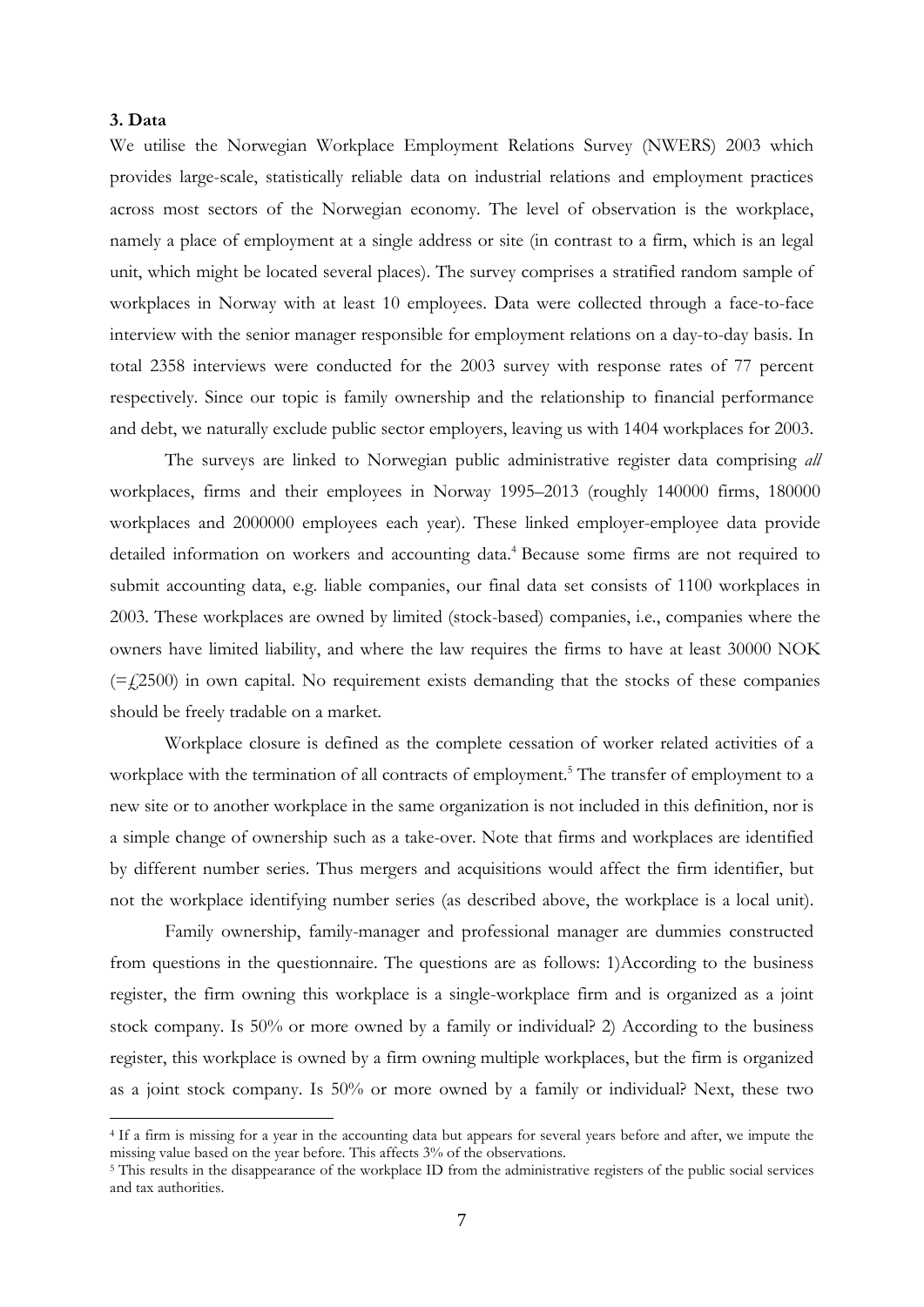questions are repeated for those firms which are organized as a responsible (fully or partly) company. Finally, if the workplace is family-controlled, a question on managing is asked as follows: Is the daily manager a member of the controlling family?

 From the accounting data we construct several measures expressing performance and financial structure: return on assets (ROA), equity rate (ER)(equity relative to debt and equity), debt-to-equity ratio, current assets-to-debt, and dummies for whether the firm experiences operating loss and negative shareholders' equity. To limit potential measurement error accounting measures are winzorised at the 5/95 percent level.

We create a panel dataset based on the NWERS2003 population which we then follow over time to closure (after 2003) or to censoring (in 2013). Of the panel workplaces only 4 workplaces leave family control during the next 10 years thus making fixed effects estimation infeasible.

#### **4. Econometric strategy**

The focus of our empirical investigation is a survival analysis to establish closure probabilities for family and non-family firms in the period 2003-2013. But before that we examine the financial status of family and non-family firms at the start of the period in 2003. We consider whether the two types of firm differ significantly in terms of returns on assets (ROA), net loss, equity, negative shareholders' equity, debt-to-equity ratio, and current assets-to-debt.

 The survival analysis uses annual workplace panel data so that a discrete-time duration analysis framework is appropriate. Assume that  $T_i$  expresses a continuous non-negative random variable measuring workplace i's survival time. We observe whether a workplace in a given time interval  $[t_k, t_{k+1})$  (defined by the year),  $k=1, \ldots, k_{max}$ , and  $t_1=0,$  has closed conditional on the workplace's survival up to the beginning of the interval and given the explanatory variables in the model. In other words, we observe workplace i's spell from year  $k = 1$  through to the end of the jth year (max), at which point i's spell is either complete, or right censored. The last year in existence is 2012, which then measures potential closure in 2013. The discrete-time hazard rate can be defined as:

$$
h_{ik} = P(T_i \leq t_{k+1} | T_i \geq t_k, X_{ik}) = F(X_{ik} \cdot \beta + \gamma_k),
$$

where  $X_{ik}$  is a vector of time-fixed and time-varying covariates,  $\gamma_k$  is a vector of year and 6 time interval dummies allowing a quasi-non-parametric modeling of the baseline hazard (piece-wise constant), F expresses the complementary log-logistic distribution function ensuring that  $0 \le h_{ik} \le 1$  for all i;k. The log likelihood can similarly be expressed as:

3) 
$$
LnL = \sum [y_{ik}ln(h_{ik}) + (1-y_{ik})ln(1-h_{ik})]
$$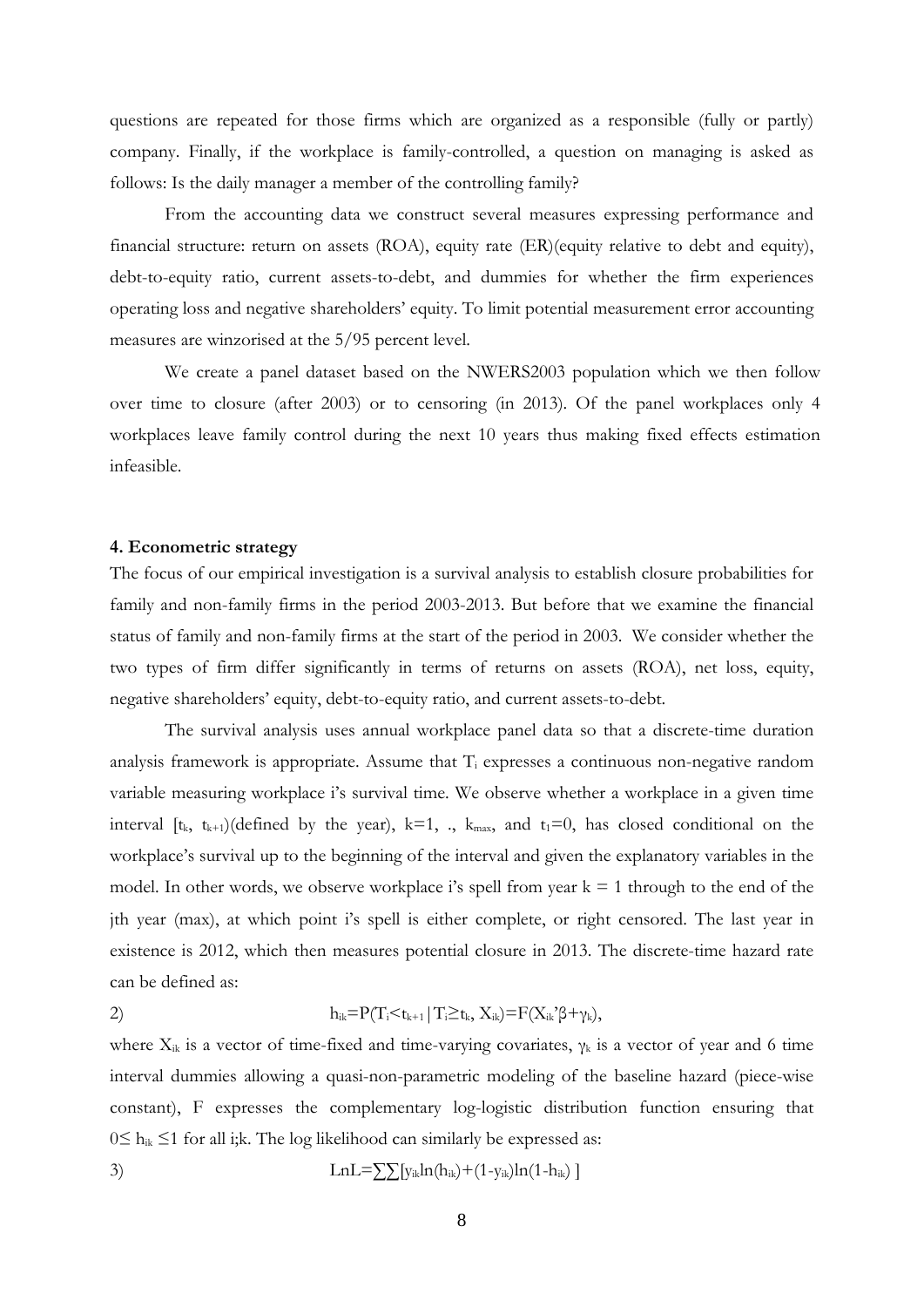where  $y_{ik}$  expresses a binary indicator variable  $y_{ik} = 1$  if workplace i makes a transition (their spell ends) in year k by being observed as closed in year k, and  $y_{ik} = 0$  otherwise.

Note that in the expressions above we have not incorporated unobserved heterogeneity (frailties). One might think that by assuming a parametric distribution for the unobserved heterogeneity this could be easily incorporated into the set-up above. However, due to NWERS2003 being a stock sample, this oversamples survivors (and thus older workplaces), which thus biases the approach above.

In the empirical duration analyses we let the  $X_{ik}$ -vector comprise different time-fixed and time-varying covariates. Our main interest is the differential effect of the financial crisis of 2008/9 on workplace survival for family and non-family workplaces. Thus key variables are a dummy for young family businesses less than 6 years old (FY;), a dummy expressing family businesses with workplace age>6 years  $(FO<sub>it</sub>)(only these "old" businesses could face the crisis,$ since NWERS2003-workplaces could have been established no later than 2002), and then the interaction FO<sub>it</sub>XCrisis<sub>t</sub>. The parameter associated with the interaction term expresses whether family businesses are particularly hard hit by the financial crisis compared to other businesses. We then add controls in a "kill-the-coefficient approach" and see whether this relationship is sensitive to performance and debt structure.

#### **5. Family ownership, family management and closures**

Table 1 presents descriptive statistics on the incidence of family-owned and other firms prior to the Crisis in 2003 (Panel A) and shows closure rates, debt and financial performance among family and non-family firms (Panel B).

Six points are noteworthy. First, family ownership is common in Norway, accounting for one-half of private sector workplaces with 10 or more employees. This rate is slightly higher than what Faccio and Lang (2002) found for Norway, but they focused on larger corporations and we focus on workplaces. Second, six-in-ten of these family firms (61%) are family-managed in 2003. Third, on average, from 2003 to 2012 family-owned businesses were more likely to close than other businesses (89% versus 80%)(the annualised closure rates in this period is slightly higher than for the period 1997-2003). This is in line with Wilson et al. (2013) who also observed lower closure rates for family firms. Fourth, in 2003 family businesses appear to perform better than non-family businesses, thus supporting the previous findings of Berzins and Bøhren (2013) for Norway. Fifth, family businesses carried more debt and less equity than non-family businesses pre-Crisis, i.e., in line with the notion that family firms prefer debt to equity financing. The debtto-equity ratio is 4.1 in 2003 for family businesses, but only 2.4 for non-family businesses. On the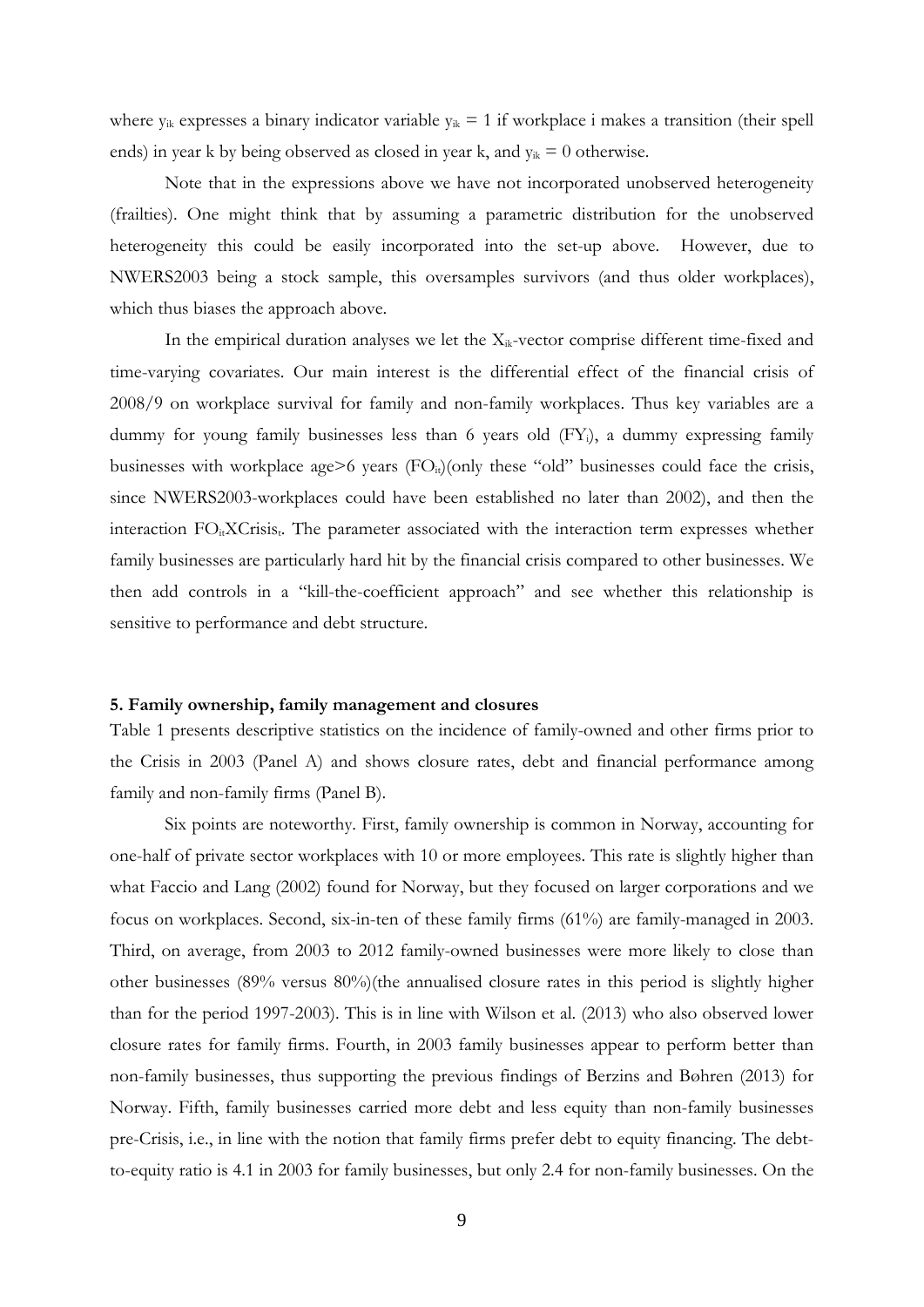other hand, this runs counter to the previous literature regarding family management and debt, which finds founder-family-managed firms avoid (forced or involuntarily by lack of collateral) debt-financing. On the other hand, when 50% of the workplaces are family-owned as in Norway, they are less likely to be founding-family controlled.<sup>6</sup>

[ Table 1 around here ]

Whenever costs surpass revenues, the resulting loss has to be covered – either by savings and own capital or by acquiring debt. However, debt is also a success indicator, given that high debt firms have actually been evaluated by creditors and achieved financing for their projects. Loans (and thus debt) are thus an ordinary and necessary component of doing business.

How leveraged a firm is has to be considered jointly with the anticipated risk and the expected return on capital. These factors vary strongly between industries, over time and over lifetime cycle (from start-up, to mature business, and closing stages). Thus the descriptive findings in Table 1, might be explained by family and non-family workplaces having different ages, being of different sizes and being involved in different industries. We therefore estimate Tobit- and Probit-regressions to establish how these key business dimensions are associated with being family-controlled or family-managed conditional on a wide set of controls.<sup>7</sup> This provides a descriptive background for the duration analyses that follows. Table 2 presents the results.

[ Table 2 around here ]

Table 2 reveals that even after controlling for a wide set of controls family businesses experience higher return on assets (ROA) and lower loss probability than non-family businesses, but at the same time they are more leveraged and thus face more risk. Family-managed businesses also appear to have less equity than other workplaces.<sup>8</sup> Family and non-family businesses are equally likely to experience negative shareholders' capital.

How do these workplaces survive over time and how were they affected by the financial crisis? Figure 2 shows the yearly closure rates for family and non-family businesses of the 2003 workplace-population contingent upon survival to that year (hazard rates). It also shows closure

1

<sup>&</sup>lt;sup>6</sup> When a similar survey as NWERS 2003 was conducted in 2012 comprising information on founders, this revealed that close to 28 percent of the family-controlled workplaces were managed by the founder. Similarly, in close to 50 percent of the cases, when the workplace is family-controlled and managed by someone from the controlling family, this is the founder.

<sup>&</sup>lt;sup>7</sup> Our control vector comprises dummies for listed, export, size (4), industry (40), product demand(2), age(5) (number of dummies in parentheses).

<sup>&</sup>lt;sup>8</sup> Note that although the point estimates are not significant, they indicate that the higher returns and leveraging are related to family managing, which again probably will be related to many of these being run by the founder (see note 6). Thus these workplaces could be in a different phase of their life-cycle (e.g., being younger, newly-started).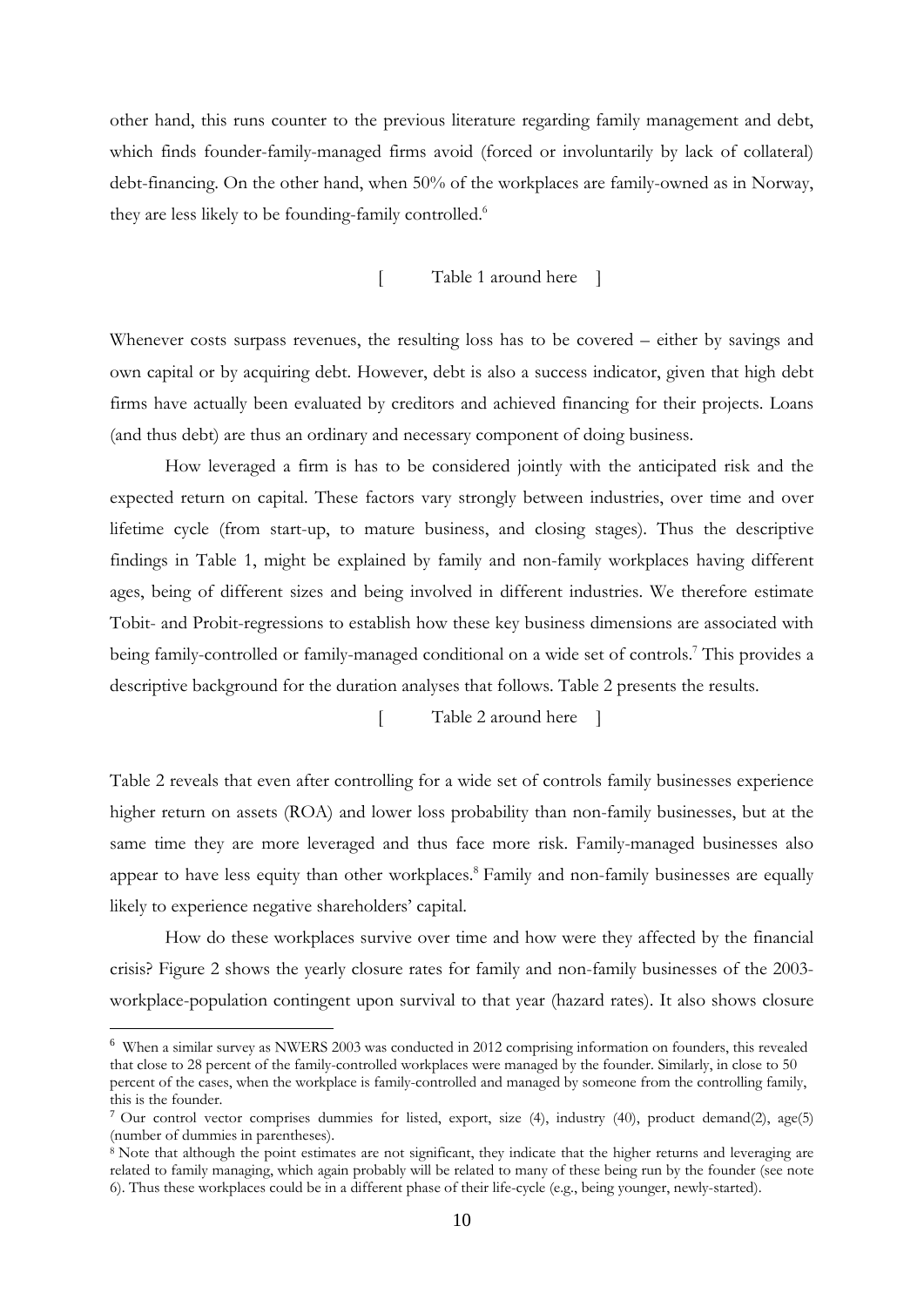rates for family-managed and professionally managed family businesses separately. Closures rose for both family and non-family workplaces during the Crisis, but the hike in closure hazards for the family workplaces is clearly much stronger for those that were professionally managed. However, this might reflect other differences between professionally managed family businesses and other family firms. For example, professionally managed family firms tend to be more mature and operate in different industries to those that are family managed. Therefore we estimate several discrete duration complementary log-log regressions modelling the closure hazards over time. The results are presented in Table 2.

> [ Figure 2 around here ] [ Table 2 around here ]

 Model 1 incorporates six age interval dummies to model the duration dependency, dummies for being listed and being an exporter, as well as these two variables interacted with the 2009-dummy. It is well known that listed firms and exporters took a hit during the financial crisis due to reduced demand. The latter is not confirmed in the analysis, but workplaces of listed firms do close more frequently in 2009. The key parameter of interest, however, is the interaction term between family business with age over 6 years and 2009 (FOX2009). This is strongly significant, implying that family businesses experienced a strong hike in the closure hazards during the financial crisis. Relative to the baseline, this implies 2.9 times higher closure hazards in 2009.

 Additional controls are incorporated in subsequent models. In Model 2 we add 4 workplace size dummies (<25, 25-49, 50-103, 104-254, reference >254 employees), 8 industry dummies (1-digit SIC-code), and 2 dummies for product demand characteristics (increasing demand and price-elastic demand). The interaction term becomes slightly weaker, but remains strongly significant.

 In Model 3 we add dummies for whether the business is operating at a loss or if shareholders' capital has become negative (i.e., lost), and the corresponding interaction terms with family business. We see that operating at a loss is a predictor for business closure for nonfamily businesses, but not for family businesses. On the other hand, for family businesses negative shareholders' equity implies closure, but this does not matter for non-family businesses.<sup>9</sup> Firms experiencing negative shareholders' capital are required to get additional funding (all limited firms are required to have at least 30000 NOK). This is easily achieved for non-family businesses, while these family businesses struggle. However, negative shareholders' equity is a warning sign of bad performance, thus this is as expected and not necessarily something that

1

<sup>&</sup>lt;sup>9</sup> Negative equity is usually taken as a business warning signal, but might also occur when huge investments have been made, which might yield considerable profits in the future. Typically negative shareholders' equity is associated with intangibles amortization, debt funding, accrued liabilities and large dividends.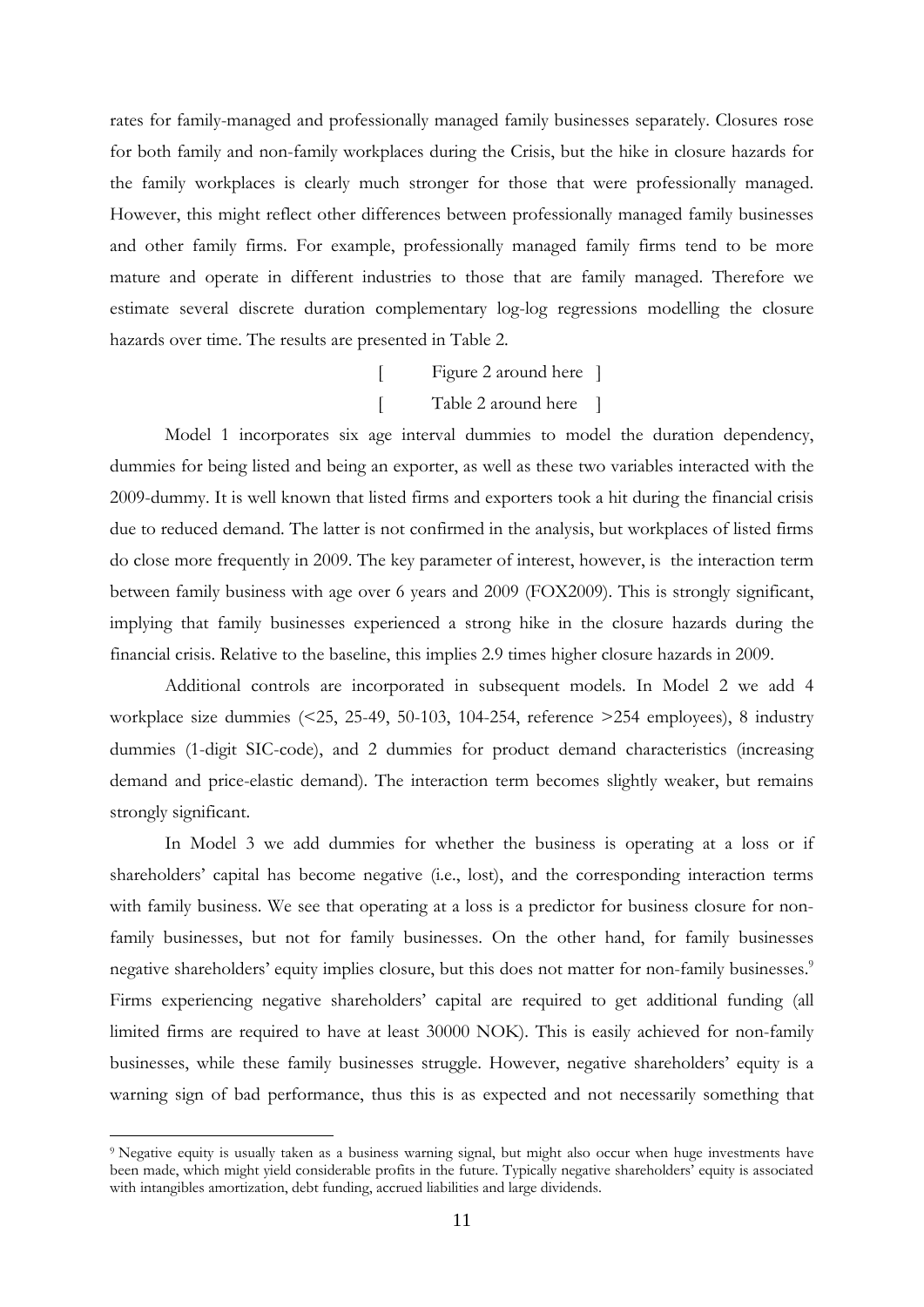policy makers should seek to remedy. The key finding is that regardless of these performance measures, family businesses experience a hike in the closure hazard due to the financial crisis.

How strong is this impact? This is seen in Figures 3 and 4, which present the closure hazard rates and cumulative survival probabilities for 2008 and 2009 for family and non-family businesses. The rates are predicted for good performing workplaces (operating with no loss and having positive shareholders' equity) non-listed and non-exporting manufacturing workplaces with 250 employees, i.e., workplaces with lower hazards than an average workplace. However, focussing on smaller or more badly performing workplaces would not change the relative relationship between the hazards of 2008 and the hazards of 2009 (which is our focus), although both the hazard levels and the difference between family and non-family business would have been greater.

[ Figure 3 around here ] [ Figure 4 around here ]

Figure 3 reveals a u-shaped development of the closure hazards over time. New entrants face high closure hazards, which diminish until middle age, only to increase again as the workplaces grow old. However, the main result is that while the hazards for non-family businesses are reduced by half from 2008 to 2009, they triple for family businesses. For the cumulative survival probabilities this implies that in 2008 family businesses were 20 percentage points more likely to reach 20 years than non-family businesses, in 2009 family businesses were 5 percentage points less likely to reach 20 years than non-family businesses. At older age this reversal has been even greater. Thus the financial crisis of 2009 was a major shock to these workplaces' survival.

In Model 4 we add return on assets and the equity rate, so we completely control for performance and the capital structure. While better performance (higher ROA) reduces the closure hazard, this has no qualitative impact on the previous estimates. So even conditional on performance and capital structure, we see that the financial crisis caused higher closure hazards for family businesses relative to non-family businesses.

 Models 5-6 are further robustness checks. In Model 5 we add interaction terms between family businesses, and each of the years 2008, 2009, and 2010. We see that only the interaction term with 2009 remains strongly significant. In Model 6 we add a dummy for being family managed as well as the relevant interactions. We see that given our wide range of controls, family managed workplaces do not differ significantly from professionally managed family-owned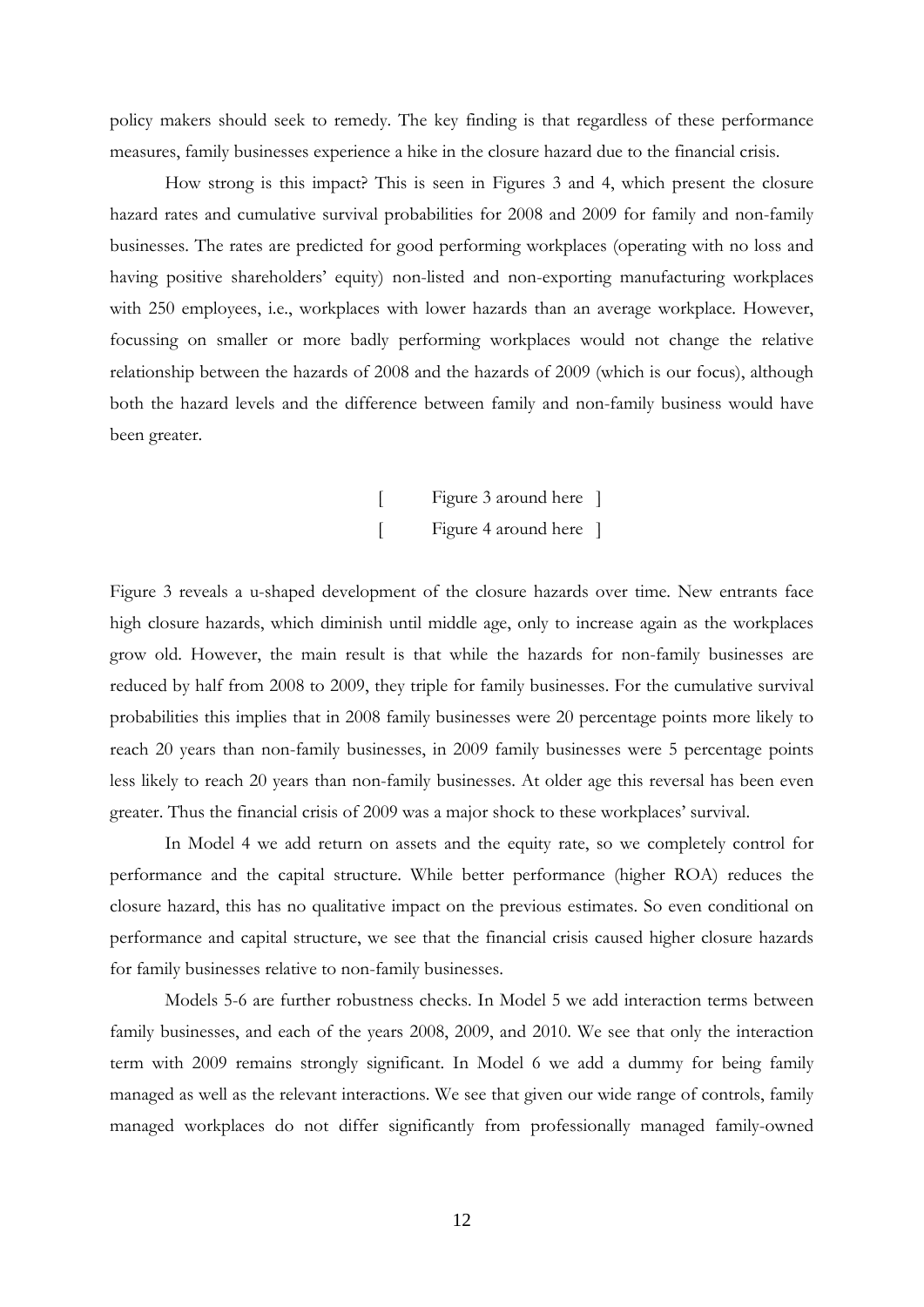workplaces, i.e., regardless of management, family businesses experience a closure hazard hike in 2009 compared to non-family businesses.

We also estimated models where we interact ROA, equity rate, the net loss dummy and the dummy for negative shareholders' equity with 2009. These interactions are usually nonsignificant, i.e., the impact on closures of ROA, equity rate, the net loss dummy and dummy for negative shareholders' equity do not change in 2009. This does not mean that ROA, equity rate, the net loss dummy and dummy for negative shareholders' equity do not change in 2009, only that their impacts do not change. Mostly, however, FOX2009 remains significant and positive. We have even studied ROA, equity and debt-to-equity by creating decile dummies for these measures. In that case, we see a differential impact for the uppermost decile in the debt-to-equity distribution, i.e., those being most leveraged face higher closure rates under the financial crisis. Still, the FOX2009 remains significantly positive.

We have also replaced the age measure based on register age with an age measure based on subjective questionnaire information. Register age is restricted to the time gone since the creation of the administrative register in the 1960s. Neither this does not change anything qualitatively.

 Finally, in Model 7 we add interactions between net loss and the occurrence of negative shareholders' capital. We see that facing net loss and negative shareholders' equity is strongly indicative of closure for all businesses, but what is particularly important for family businesses is negative shareholders' equity. For non-family businesses it is operating losses that kill them.

#### **6. Conclusion and discussion**

Using Norwegian workplace data we have shown that, in general, family owned workplaces close less frequently than other workplaces, but this changed during the financial crisis. The Crisis caused a big hike in the closure hazard of family businesses in 2009 compared to non-family businesses. We have also shown that this hike in 2009 was not related to family firms' performance or observed capital structure that year. Excessively high debt was more detrimental to family businesses than to non-family businesses in 2009 compared to other years, but this captures only the impact of loans already supplied. Our findings persist even after controlling for this (not shown in the tables). Our explanation is that family businesses were more severely hit by the credit crunch than other businesses, i.e., they did not get necessary funding for sound projects and closed down. Lack of funding will not be directly visible in the accounting data. An alternative explanation is that family owners become excessively worried about losing the family fortune in 2009 and thus more risk averse (due to massive media coverage), and therefore closed down more frequently. Although we cannot reject this explanation outright, we argue that this is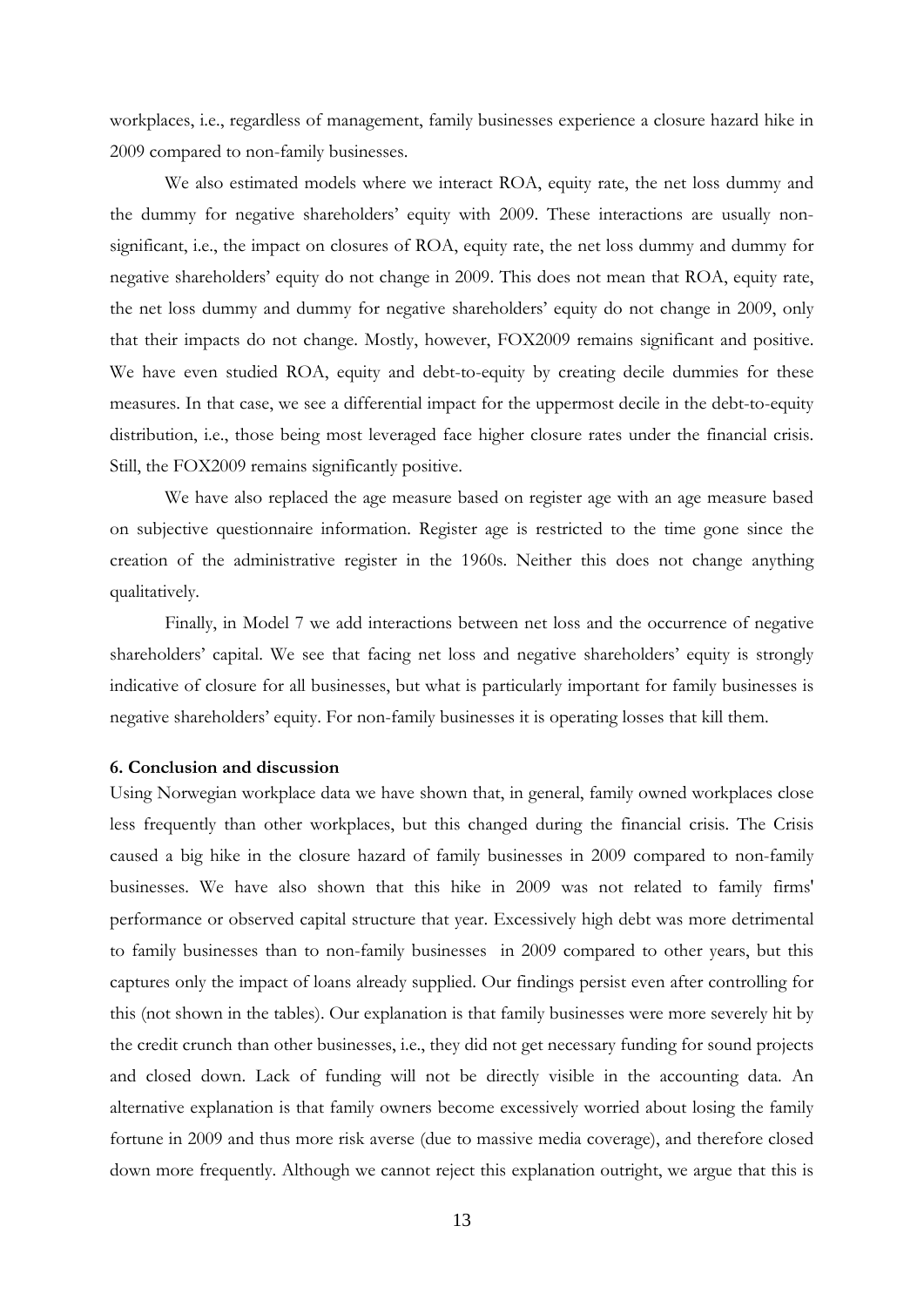unlikely. First, choice of management reflects families' degrees of risk aversion and need for control (professional managers imply more risk and loss of control), but this does not matter for the closure hazard hike in 2009. Second, family owners of firms highly in debt would if closed down and liquidated, already have lost their family fortune and thus their closure hazards would not be affected by this worry. Thus we should have seen significant impacts of the 2009-dummy interacted with equity rate and dummy for negative shareholders' equity, and controlling for these interactions should have affected the closure hazard hike associated with family businesses in 2009. This we do not observe. Thus we conclude that family firms suffered from a lack of credit during the Crisis.

During 2009 the obstacles to raising capital become issues for family businesses to a much larger extent than for other businesses. Whereas bad performance has a tendency to kill non-family businesses regardless of the level of shareholders' equity, negative shareholders' equity (and thus a need for fresh capital) has a tendency to kill family businesses regardless of performance.

What can we learn from our study, and what are the policy implications? Lower interest rates and increased government demand for products and services were policies used to lessen the burden for businesses in Norway during the financial crisis. This actually lowered the shortrun closure hazards in 2009 for well-established workplaces (our workplaces facing the crisis were at least 7 years old), while the bankruptcy rate increased and overall the closure rate soared (younger workplaces took a hit). However, in 2009 financially sound family businesses died, implying lost business opportunities. And for these businesses access to capital should have been made easier. So next time a recession hits and a debt crisis unfold, public policy makers should take care to ensure that loans are available for profitable businesses.

#### **References**

- Agrawal, A. and N. J. Nagarajan (1990). "Corporate Structure, Agency Costs, and Ownership Control: The Case of All-Equity Firms." *Journal of Finance*, 45: 1325 – 1331.
- Anderson, R., Mansi, S. A., and Reeb, D. (2003),."Founding family ownership and the agency cost of debt," *Journal of Financial Economics*, *68*, 263–285.
- Anderson, R. C. and D. M. Reeb (2003). "Founding-family Ownership and Firm Performance: Evidence from the S&P 500." *Journal of Finance*, 58: 1301 – 1328.
- Angelini, P. R. Di Salvo, and G. Ferri (1998), «Avilability and Cost of Credit for Small Businesses: Customer Relationships and Credit Cooperatives,» *Journal of Banking and Finance*, 22, 925 – 954.
- Angeloni, I., A. Kashyap, and B. Mojon (2003)(eds.), *Monetary Policy Transmission in the Euro Area*. Cambridge:Cambridge University Press.
- Armstrong, A., E. Phillip Davis, I. Iadze, and C. Rienzo (2013), Evaluating Changes in Bank Lending to UK SMEs over 2001-12 – Ongoing Tight Credit? Department for Innovation, Business and Skills.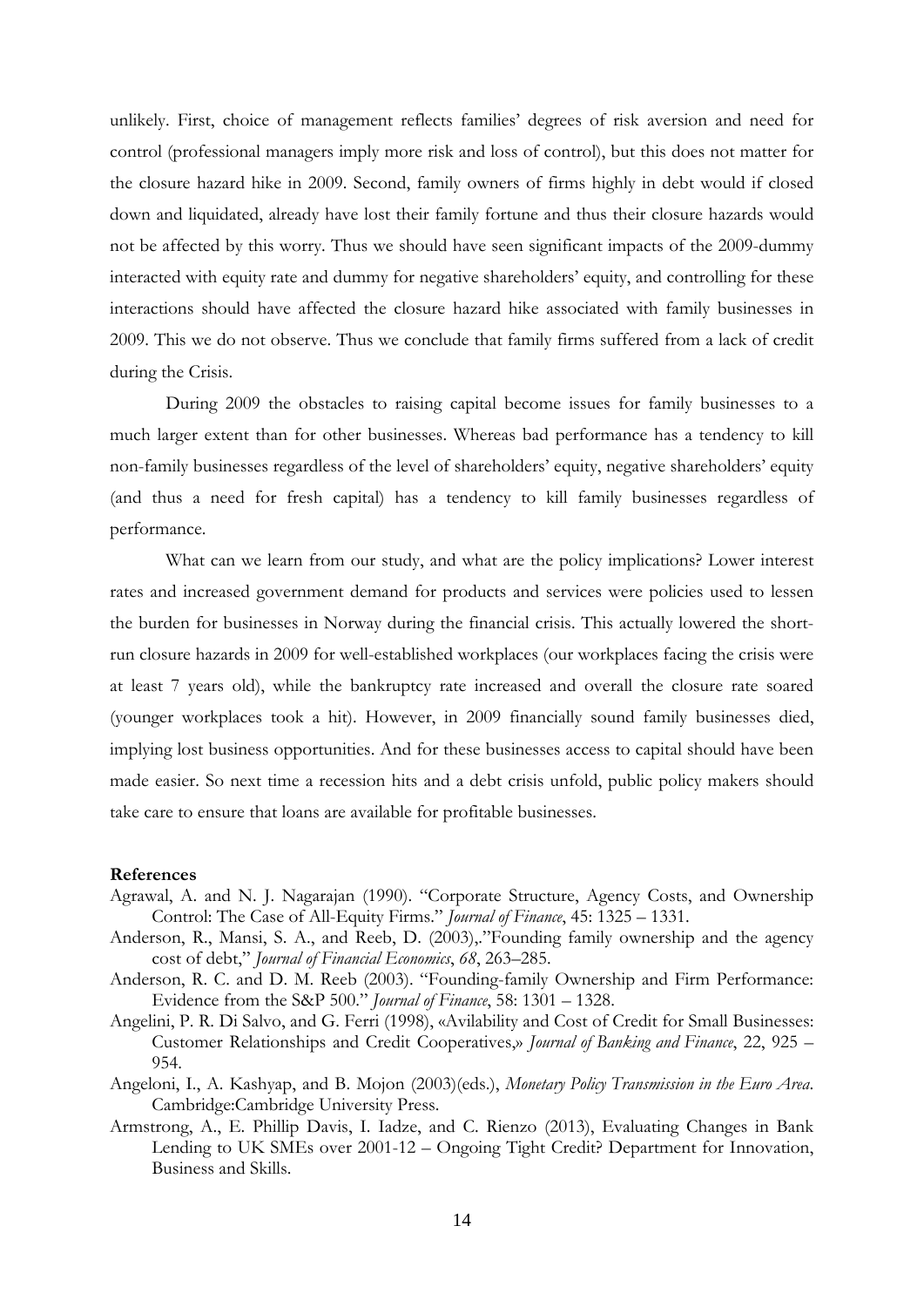Asiedu E., J. Freeman, and A. Nti-Addae (2012), "Access to Credit by Small Businesses: How Relevant Are Race, Ethnicity, and Gender?" *American Economic Review*, 102, 532–537.

Bank of England (2012), "Trends in lending, January 2012", Bank of England, London.

- Barth, E., T. Gulbrandsen, and P. Schøne (2005). "Family-ownership and productivity: The role of owner-management." *Journal of Corporate Finance*, 11: 107 – 127.
- Bertrand, M. and A. Schoar (2006), «The role of family in family firms," *Journal of Economic Perspective*, 20, 73 – 96.
- Berzins, J. and Ø. Bøhren (2013), "Norske familiebedrifter: Omfang, eierstyring og lønnsomhet", *Praktisk økonomi og finans,* 3, 58 – 73*.*
- Bloom, N. and J. Van Reenen (2007). "Measuring and explaining management practices across firms and countries." *Quarterly Journal of Economics*, 122: 1351 – 1408.
- Bopaiah, C. (1998), "Availability of Credit to Family Businesses," *Small Business Economics*, 11, 75 86.
- Bontempi, M. E., R. Golinelli, and G. Parigi (2010), "Why Demand Uncertainty Curbs Investments: Evidence from a Panel of Italian Manufacturing Firms," *Journal of Macroeconomics*, 32, 218 – 238.
- Bordo, M. D. and J. G. Habrich (2009), Credit Crisis, Money and Contractions: An Historical View," *Journal of Monetary Economics*, 57, 1- 18.
- Burkart, M., F. Panunzi and A. Shleifer (2003). Family Firms." *Journal of Finance*, 58: 2167 2201.
- Cagetti, M. and M. De Nardi (2006). "Entrepreneurship, Frictions and Wealth." *Journal of Political Economy*, 114: 835 – 870.
- Campello, M., J. Graham, and C. Harvey (2010), "The real effects of financial constraints, evidence from a financial crisis", *Journal of Financial Economics*, 97, 470-487.
- Claessens, S., S. Djankov, J. P. H. Fan, and L.H.P. Lang (2002). "Disentangling the Incentive and Entrenchment Effect of Large Shareholdings." *Journal of Finance*, 57: 2741 – 2771.
- Cornett, M. M., J.J. McNutt, P. E. Strahan, and H. Tehranian (2011), "Liquidity risk management and credit supply in the financial crisis", *Journal of Financial Economics*, 101, 297 – 312.
- Croci, E., J. A. Doukas, and H. Gonenc (2011), "Family Control and Financing Decisions." *European Financial Management* 17 (5), 860- 897.
- Cronqvist, H. and M. Nilsson (2003). "Agency Costs of Controlling Minority Shareholders." *The Journal of Financial and Quantitative Analysis*, 38: 695 – 719.
- Danes, S.M., Stafford, K., Haynes, G., and Amarapurkar, S. (2009). "Family capital of family firms: Bridging human, Social, and financial capital," *Family Business Review, 22* (3), 199-215.
- Danes, S.M., and Brewton, K.E. (2012). "Follow the capital: Benefits of tracking family capital across family and business systems." In Carsrud, A. L. and M. Brännback (Eds.), *Understanding Family Businesses. Undiscovered Approaches, Unique Perspectives, and Neglected Topics*, New York: Springer, 227 –250.
- Dunne, T., S. D. Klimek, M. J. Robert, and D.l Y. Xu (2013). "Entry, Exit, and the Determinants of Market Structure". *Rand Journal of Economics*, 44, 462 – 487.
- Faccio, M. and L. H. P. Lang (2002), "The ultimate ownership of Western European corporations," *Journal of Financial Economics*, 365 – 395.
- Fonseca, R., P. Michaud, and T. Sopraseuth (2007). Entrepreneurship, Wealth, Liquidity Constraints, and Start-Up Costs. IZA DP. No. 2874. IZA.
- Fraser, S. (2012), Are entrepreneurs financially constrained? A new test based on finance gaps, CSME Working paper
- Gaiotti, E. (2013), "Credit availability and investments: Lessons from the "Great Recession"," *European Economic Review*, 59, 212 – 227.
- Gimeno ,J., T. B. Folta, A.C. Cooper and C. Y. Woo (1997). "Survival of the Fittest? Entrepreneurial Human Capital and the Persistence of Underperforming Firms." *Administrative Science Quarterly*, 42: 750 – 783.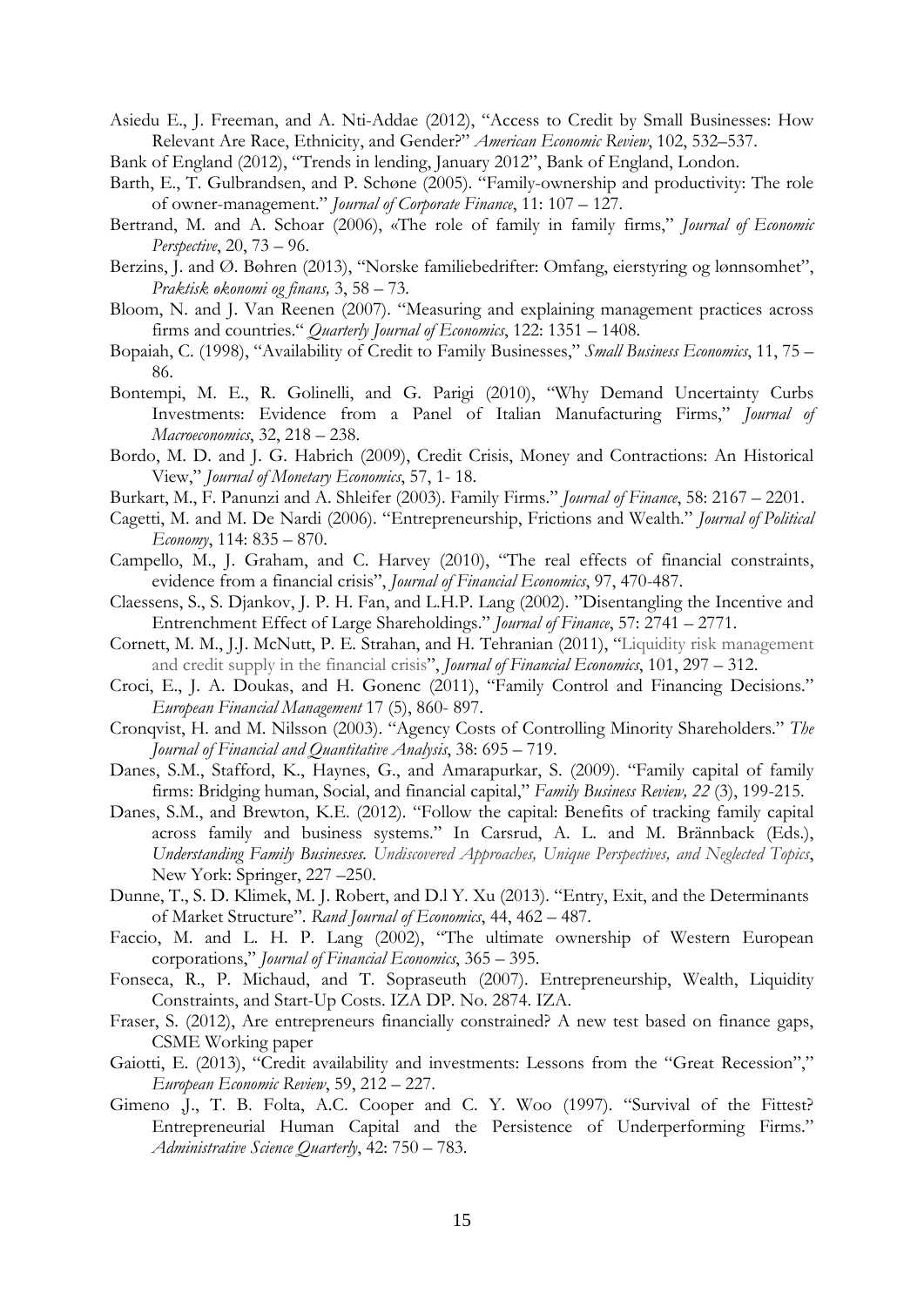- Gompers, P., J. Ishii, and A. Metrick (2003). "Corporate Governance and Equity Prices." *Quarterly Journal of Economics*, 118: 107 – 155.
- Gulbrandsen, T. (2005). "Flexibility in Norwegian Family-Owned Enterprises." *Family Business Review*, 18: 57 – 76.
- Gulbrandsen, T. (2009). "Family businesses and trade unions." *Economic and Industrial Democracy*, 30: 592 – 613..
- Hempell, H. and C Sorenson (2010), The impact of supply constraints on bank lending in the Euro Area, crisis induced crunching?" ECB Working Paper Series 1262 November 2010.
- Hetland, O. R. and A. Mjøs (2014), "Bankmarkedet for norske bedriftskunder gjennom o getter finanskrisen," *Magma*, 6, 2014, 70-78.
- Hiebl, M. (2013). Risk taking in family firms: What do we really know? *Journal of Risk Finance*, *14*(1), 49-70.
- Hurst, E. and A. Lusardi (2004). "Liquidity Constraints, Household Wealth and Entrepreneurship." *Journal of Political Economy*, 112: 319 – 47.
- Hvide, H. and J. Møen (2010). "Lean and Hungry or Fat and Content? Entrepreneurs' Wealth and Start-Up Performance," *Management Science*, 56, 1242 – 1258.
- Holmøy, A. (2013). *Arbeids- og bedriftsundersøkelsen 2012. Dokumentasjonsrapport*. Notater 38/2013. Oslo og Kongsvinger: Statistisk sentralbyrå.
- Holth, B. A. (2003). *Arbeids- og bedriftsundersøkelsen 2003. Dokumentasjonsrapport*. Notater 66/2003. Oslo og Kongsvinger: Statistisk sentralbyrå.
- Holtz-Eakin, D., D. Joulfaian, and H. S. Rosen (1994). "Sticking it Out: Entrepreneurial Survival and Liquidity Constraints." *Journal of Political Economy*, 102: 53 – 75.
- Jensen, M. and W. Meckling (1976). "Theory of the firm: Managerial behaviour, agency costs, and ownership structure." *Journal of Financial Economics*, 3: 305 – 360.
- La Porta, R., F. Lopez-de-Silanes, and A. Shleifer (1999). "Corporate Ownership around the World." *Journal of Finance*, 54: 471 – 517.
- Lyagoubi, M. (2006), "Family firms and financial behaviour: How family shareholders preferences influence firms' financing". In Poutziouris, P. , K. Smyrnios and S. Klein (Eds.), *Handbook of Research on Family Businesses*, 557 . Northampton, Mass.: Edward Elgar Publishing, 537 - 552.
- McConaughy, D. L., M. C. Walker, G. V. Henderson jr., C. S. Mishra (1998). "Founding Family Controlled Firms: Efficiency and Value." *Review of Financial Economics*, 7: 1 – 19.
- Morck, R. A. Shleifer and R. W. Vishny (1988). "Management Ownership and Market Valuation." *Journal of Financial Economics*, 20: 293 – 315.
- Navaretti, G. B., R. Faini and A. Tucci (2008). Does Family Control Affect Trade Performance? Evidence for Italian Firms. CEP Discussion paper No 896. CEP.
- Péres-Gonzáles, F. (2006). "Inherited Control and Firm Performance." *American Economic Review*, 96: 1559 – 1588.
- Poutziouris, P. Z. (2006), "Structure and Performance of the UK family business PLC economy". In Poutziouris, P. , K. Smyrnios and S. Klein (Eds.), *Handbook of Research on Family Businesses*, 557 . Northampton, Mass.: Edward Elgar Publishing, 552 - 574.
- Smith, B.F., and B. Amoako-Adu (1999), "Management Succession and financial performance of family controlled firms. " *Journal of Corporate Finance*, 5: 341 – 368.
- Stiglitz, J. E. and A. Weiss (1981), "Credit Rationing in Markets with Imperfect Information," *American Economic Review*, 71/3, 333 – 421.
- Torp, H. (ed.)(2005). *Nytt arbeidsliv. Medvirkning, inkludering og belønning.* Gyldendal Akademisk.
- Villalonga, B. and R. Amit (2005). "How do family ownership, control and management affect firm value." *Journal of Financial Economics*, 80: 385 – 417.
- Wilson, N. M. Wright and L. Scholes (2013), "Family Business Survival and the Role of Boards," *Entrepreneurship Theory and Practice*, 37, 1369 – 1289.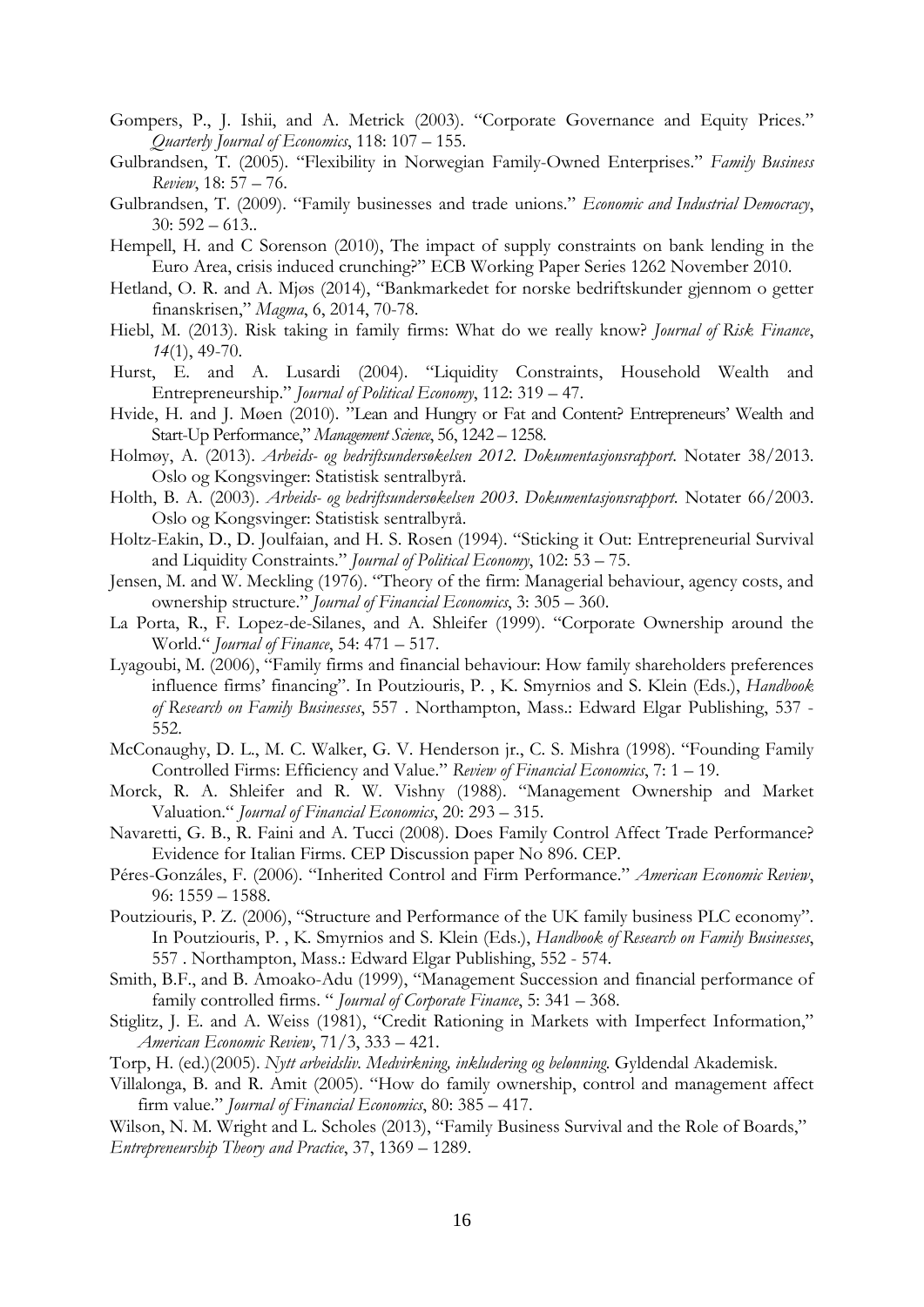|                           |         |              | <b>Faste 1 Family Ownership and performance in FOLWAY Service the imaginal ensistance</b> |              |         |                  |  |
|---------------------------|---------|--------------|-------------------------------------------------------------------------------------------|--------------|---------|------------------|--|
|                           |         | All          |                                                                                           | Family-owned |         | Not family-owned |  |
|                           |         | 2003         |                                                                                           | 2003         |         | 2003             |  |
|                           | All     | Closed by    |                                                                                           | Closed by    | All     | Closed by        |  |
|                           |         | 2012         |                                                                                           | 2012         |         | 2012             |  |
| General<br>A)             |         |              |                                                                                           |              |         |                  |  |
| Family-owned workplaces   | 0.530   | 0.558        | 1.000                                                                                     | 1.000        | 0.000   | 0.000            |  |
|                           | (0.022) | (0.024)      | $(\text{-})$                                                                              | $(\text{-})$ | $(-)$   | $(\text{-})$     |  |
| Professionally-managed    | 0.676   | 0.643        | 0.389                                                                                     | 0.362        | 1.000   | 1.000            |  |
|                           | (0.021) | (0.024)      | (0.030)                                                                                   | (0.031)      | $(-)$   | $(-)$            |  |
| Age                       | 23.039  | 22.918       | 23.930                                                                                    | 23.800       | 22.033  | 21.802           |  |
|                           | (0.614) | (0.686)      | (0.951)                                                                                   | (0.951)      | (0.846) | (0.984)          |  |
| Workforce size            | 45.944  | 43.282       | 34.173                                                                                    | 33.120       | 58.657  | 55.632           |  |
|                           | (1.679) | (1.798)      | (1.443)                                                                                   | (1.498)      | (3.104) | (3.516)          |  |
| N Workplace Obs<br>20473  |         | 17388        | 10630                                                                                     | 9539         | 9843    | 7849             |  |
|                           |         |              |                                                                                           |              |         |                  |  |
| B)<br><b>Outcomes</b>     |         |              |                                                                                           |              |         |                  |  |
| Closed before 2012-survey | 0.852   | $\mathbf{1}$ | 0.890                                                                                     | $\mathbf{1}$ | 0.800   | 1                |  |
|                           | (0.014) | $(\text{-})$ | (0.017)                                                                                   | $(-)$        | (0.022) | $(-)$            |  |
| Return on assets          | 0.060   | 0.060        | 0.065                                                                                     | 0.065        | 0.055   | 0.054            |  |
|                           | (0.003) | (0.003)      | (0.004)                                                                                   | (0.005)      | (0.004) | (0.004)          |  |
| Net loss (dummy)          | 0.291   | 0.300        | 0.281                                                                                     | 0.288        | 0.303   | 0.315            |  |
|                           | (0.020) | (0.022)      | (0.029)                                                                                   | (0.031)      | (0.027) | (0.031)          |  |
| Equity rate               | 0.271   | 0.262        | 0.223                                                                                     | 0.219        | 0.325   | 0.317            |  |
|                           | (0.008) | (0.009)      | (0.011)                                                                                   | (0.012)      | (0.011) | (0.012)          |  |
| Neg.equity                | 0.087   | 0.101        | 0.118                                                                                     | 0.129        | 0.052   | 0.065            |  |
| (dummy)                   | (0.014) | (0.016)      | (0.023)                                                                                   | (0.025)      | (0.013) | (0.017)          |  |
| Debt-to-equity ratio      |         |              |                                                                                           |              |         |                  |  |
|                           |         |              |                                                                                           |              |         |                  |  |

| Table 1 Family ownership and performance in Norway before the financial crisis (2003) |  |  |  |
|---------------------------------------------------------------------------------------|--|--|--|
|                                                                                       |  |  |  |

Note: Private sector workplaces only. Source: Norwegian Workplace and Employment Relations Surveys 2003 and 2012, linked to register data. The figures are representative for the population of private sector workplaces owned by limited firms with more than 10 employees. Estimated standard errors of the means are reported in parentheses.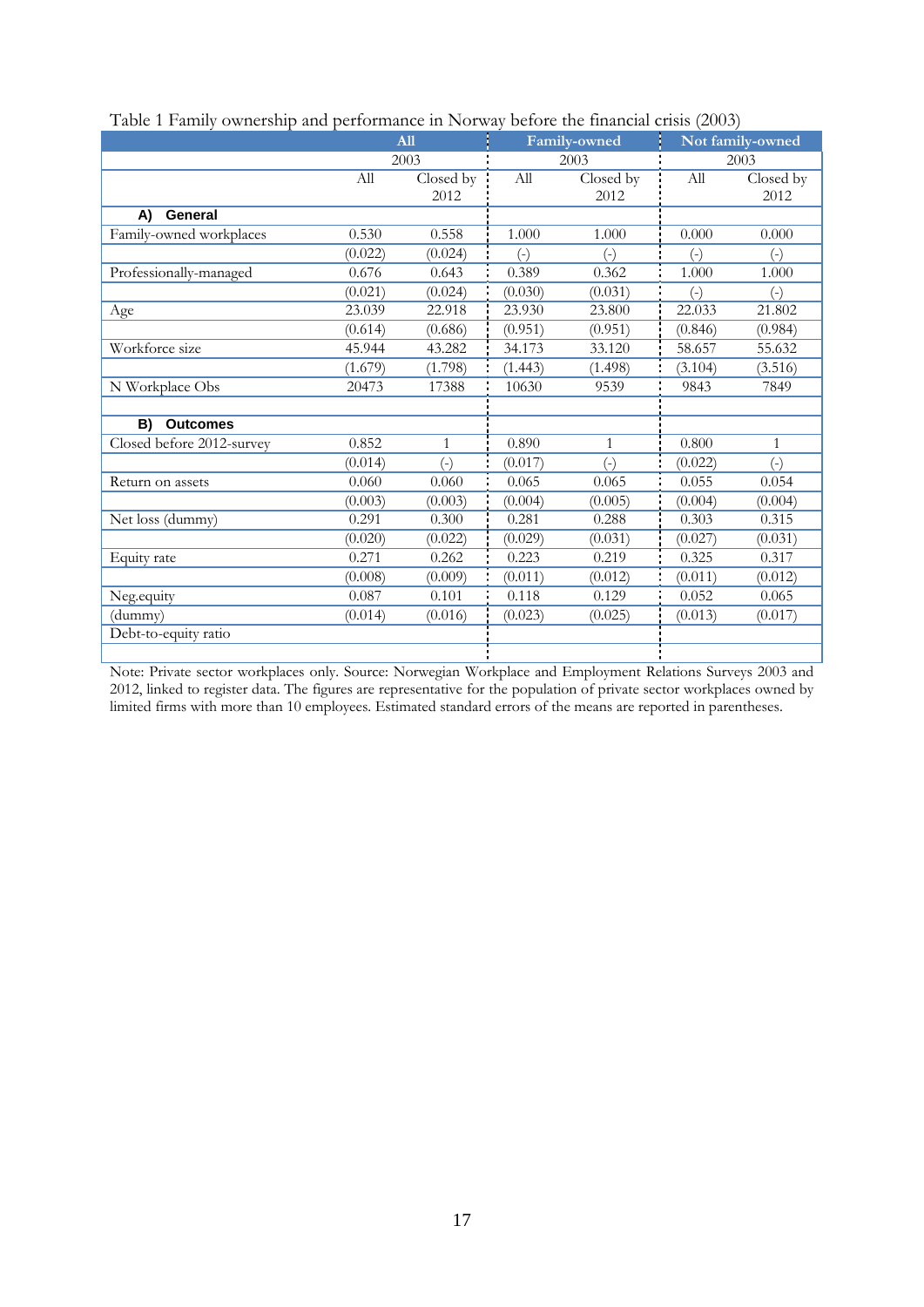|                                                                                                                          | <b>Return on</b><br>assets | <b>Operating</b><br>loss | <b>Equity</b><br>rate | <b>Negative</b><br>shareholders'<br>value | Debt-to-<br>equity ratio | <b>Current</b><br>asset-to-<br>debt |
|--------------------------------------------------------------------------------------------------------------------------|----------------------------|--------------------------|-----------------------|-------------------------------------------|--------------------------|-------------------------------------|
|                                                                                                                          | Model 1                    | Model 2                  | Model 3               | Model 4                                   | Model 5                  | Model 6                             |
| Panel A)                                                                                                                 |                            |                          |                       |                                           |                          |                                     |
| Family                                                                                                                   | $0.010*$                   | $-0.064*$                | $-0.036**$            | 0.024                                     | $0.472**$                | $-0.022$                            |
|                                                                                                                          | (0.004)                    | (0.041)                  | (0.010)               | (0.024)                                   | (0.160)                  | (0.029)                             |
| Panel B)                                                                                                                 |                            |                          |                       |                                           |                          |                                     |
| Family                                                                                                                   | 0.008                      | $-0.064$                 | $-0.011$              | 0.010                                     | 0.256                    | 0.027                               |
|                                                                                                                          | (0.010)                    | (0.048)                  | (0.018)               | (0.031)                                   | (0.178)                  | (0.036)                             |
| Family-manager                                                                                                           | 0.004                      | $-0.044$                 | $-0.044**$            | $0.053$ <sup>x</sup>                      | $0.377$ <sup>x</sup>     | $-0.083*$                           |
|                                                                                                                          | (0.006)                    | (0.055)                  | (0.027)               | (0.032)                                   | (0.225)                  | (0.041)                             |
|                                                                                                                          |                            |                          |                       |                                           |                          |                                     |
| Additional controls in all panels (A, B, C):dummies for listed, export, size(4), industry(40), product demand(2), age(5) |                            |                          |                       |                                           |                          |                                     |
| Predicted baseline                                                                                                       | 0.082                      | 0.343                    | 0.315                 | 0.073                                     | 3.885                    | 0.984                               |
| N                                                                                                                        | 1124                       | 1124                     | 1124                  | 1124                                      | 1124                     | 1124                                |
| Method:                                                                                                                  | Tobit                      | Probit                   | Tobit                 | Probit                                    | Tobit                    | Tobit                               |

#### Table 2 Family ownership and performance in Norway before the financial crisis.

Note: The table reports marginal effects. Dependent variable denoted by column head. Private sector limited workplaces only. Source: Duration panel, year 2003 only. Additional controls for the estimates: Workplace size dummies (11-20, 21-50, 51-100), product demand dummies (increased product demand, price elastic product demand) and dummies for 2-digit NACE industry code. Each observation is weighted by the inverse of the sampling probability of the workplace adjusted for no-response. Firm-cluster adjusted robust standard errors are reported in parentheses. \*\*, \* and <sup>x</sup> denote 1, 5 and 10 percent level of significance, respectively. Full regression results available upon request.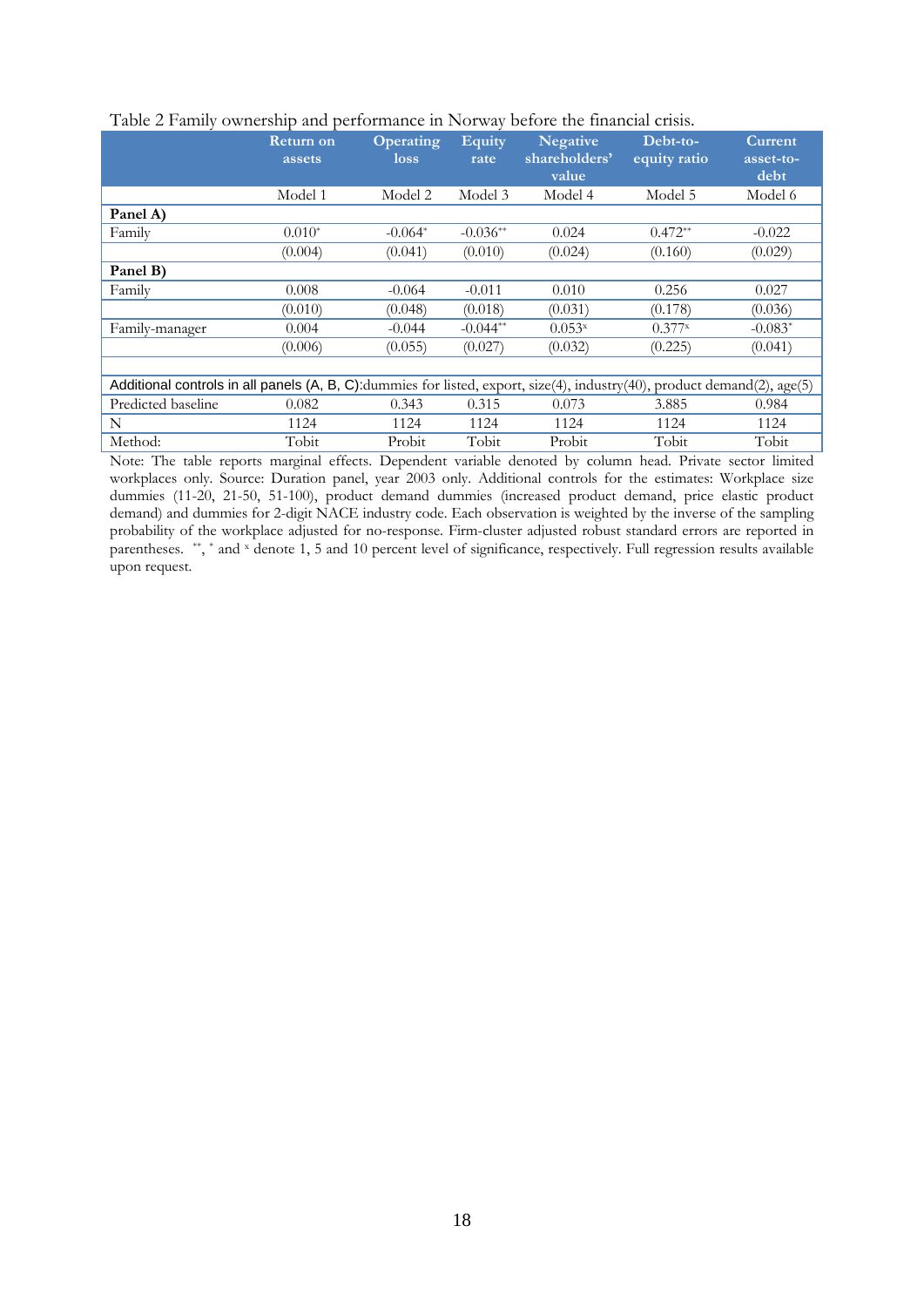| Table 3 The survival of workplaces and relationship to family ownership, performance and |  |  |
|------------------------------------------------------------------------------------------|--|--|
| capital structure in Norway                                                              |  |  |

| Family and age≤6 (FY)<br>$-0.587$<br>$-0.717$<br>$-0.826$<br>$-0.692$<br>$-1.104$<br>$-0.657$<br>(0.653)<br>(0.719)<br>(0.663)<br>(0.652)<br>(0.653)<br>(0.658)<br>(0.914)<br>$-0.593**$<br>$-0.720**$<br>$-0.769**$<br>$-0.755*$<br>$-0.755*$<br>Family and age>6 (FO)<br>$-0.400$<br>$-0.595*$<br>(0.703)<br>(0.296)<br>(0.266)<br>(0.212)<br>(0.269)<br>(0.330)<br>(0.220)<br>$1.241*$<br>$1.303**$<br>$1.062*$<br>$0.962*$<br>$1.217*$<br>$1.293*$<br>$1.379*$<br>FO X 2009<br>(0.508)<br>(0.487)<br>(0.490)<br>(0.508)<br>(0.528)<br>(0.545)<br>(0.510)<br>$1.005**$<br>0.618x<br>$0.660*$<br>$0.620*$<br>$0.982**$<br>Net loss<br>(0.257)<br>(0.307)<br>(0.323)<br>(0.303)<br>(0.272)<br>$-0.885**$<br>Net lossXfamily<br>$-0.962*$<br>$-0.995*$<br>$-0.983*$<br>$-0.876*$<br>(0.418)<br>(0.424)<br>(0.429)<br>(0.422)<br>(0.472)<br>Neg.equity<br>$-0.580$<br>0.143<br>$-0.435$<br>$-0.119$<br>$-2.695*$<br>(0.686)<br>(0.685)<br>(0.887)<br>(0.868)<br>(1.099)<br>$2.021*$<br>$2.343**$<br>$2.372**$<br>$4.479**$<br>$2.246**$<br>Neg.equityXfamily<br>(0.801)<br>(0.809)<br>(0.810)<br>(1.284)<br>(0.801)<br>$-4.702**$<br>$-4.821**$<br>$-4.925**$<br>Return on assets<br>(1.884)<br>(1.828)<br>(1.836)<br>1.275<br>1.131<br>1.116<br>Equity ratio<br>(1.256)<br>(1.216)<br>(1.205)<br>0.048<br>0.048<br>Debt-to-equity ratio<br>0.046<br>(0.081)<br>(0.078)<br>(0.078)<br>Net loss XNeg.equity<br>$2.545**$<br>(1.181)<br>$-2.553**$<br>Net loss XNeg.equity Xfamily<br>(1.438)<br>FO X 2008<br>0.928<br>(0.768)<br>$-0.136$<br>FO X 2010<br>(0.652)<br>0.712<br>Family manager(FM)<br>(1.037)<br>FM X FO<br>$-1.232$<br>(1.104)<br>FM X FO X2009<br>$-0.552$<br>(0.721)<br>$-3.508**$<br>$-3.330**$<br>$-3.943**$<br>$-4.015**$<br>$-3.509**$<br>$-3.762**$<br>$-3.869**$<br>Age 1-6 years<br>(0.751)<br>(0.790)<br>(0.548)<br>(0.755)<br>(0.941)<br>(0.787)<br>(0.699)<br>$-4.779**$<br>$-4.664**$<br>$-4.297**$<br>$-4.010**$<br>$-4.679**$<br>$-4.512**$<br>$-4.264**$<br>Age 7-14 years<br>(0.707)<br>(0.742)<br>(0.780)<br>(0.768)<br>(0.684)<br>(0.421)<br>(0.869)<br>$-4.974**$<br>$-5.085**$<br>$-4.807**$<br>$-4.569**$<br>$-4.826**$<br>$-4.464**$<br>$-4.314**$<br>Age 15-19 years<br>(0.455)<br>(0.802)<br>(0.844)<br>(0.958)<br>(0.877)<br>(0.695)<br>(0.887)<br>$-4.218**$<br>$-4.094**$<br>$-4.661**$<br>$-4.760**$<br>$-4.505**$<br>$-4.278**$<br>$-4.561**$<br>Age 20-26 years<br>(0.478)<br>(0.765)<br>(0.790)<br>(0.650)<br>(0.754)<br>(0.910)<br>(0.793)<br>$-4.286**$<br>$-4.695**$<br>$-4.442**$<br>$-4.544**$<br>$-4.102**$<br>$-4.577**$<br>$-4.179**$<br>Age 27-35 years<br>(0.673)<br>(0.755)<br>(0.660)<br>(0.496)<br>(0.700)<br>(0.929)<br>(0.751)<br>$-4.134**$<br>$-4.935**$<br>$-4.442**$<br>$-4.583**$<br>$-4.317**$<br>$-4.085**$<br>$-4.396**$<br>Age 36-47 years<br>(0.705)<br>(0.731)<br>(0.629)<br>(0.421)<br>(0.682)<br>(0.865)<br>(0.740)<br>0.377<br>0.159<br>0.370<br>0.380<br>0.331<br>0.387<br>0.214<br>Listed<br>(0.286)<br>(0.306)<br>(0.299)<br>(0.310)<br>(0.310)<br>(0.310)<br>(0.290)<br>$1.223*$<br>$1.352*$<br>$1.357*$<br>$1.213^{x}$<br>$1.341*$<br>$1.181^{\rm x}$<br>$1.341*$<br>ListedX2009<br>(0.577)<br>(0.621)<br>(0.621)<br>(0.590)<br>(0.628)<br>(0.611)<br>(0.645)<br>$-0.156$<br>$-0.129$<br>$-0.223$<br>$-0.265$<br>$-0.270$<br>$-0.298$<br>$-0.304$<br>Export<br>(0.364)<br>(0.285)<br>(0.365)<br>(0.361)<br>(0.366)<br>(0.355)<br>(0.341) |             | Model 1 | Model 2 | Model 3 | Model 4            | Model 5            | Model 6 | Model 7            |
|-------------------------------------------------------------------------------------------------------------------------------------------------------------------------------------------------------------------------------------------------------------------------------------------------------------------------------------------------------------------------------------------------------------------------------------------------------------------------------------------------------------------------------------------------------------------------------------------------------------------------------------------------------------------------------------------------------------------------------------------------------------------------------------------------------------------------------------------------------------------------------------------------------------------------------------------------------------------------------------------------------------------------------------------------------------------------------------------------------------------------------------------------------------------------------------------------------------------------------------------------------------------------------------------------------------------------------------------------------------------------------------------------------------------------------------------------------------------------------------------------------------------------------------------------------------------------------------------------------------------------------------------------------------------------------------------------------------------------------------------------------------------------------------------------------------------------------------------------------------------------------------------------------------------------------------------------------------------------------------------------------------------------------------------------------------------------------------------------------------------------------------------------------------------------------------------------------------------------------------------------------------------------------------------------------------------------------------------------------------------------------------------------------------------------------------------------------------------------------------------------------------------------------------------------------------------------------------------------------------------------------------------------------------------------------------------------------------------------------------------------------------------------------------------------------------------------------------------------------------------------------------------------------------------------------------------------------------------------------------------------------------------------------------------------------------------------------------------------------------------------------------------------------------------------------------------------------------------------------------------------------------------------------------------------------------------------------------------------------------------------------------------------------------------------|-------------|---------|---------|---------|--------------------|--------------------|---------|--------------------|
|                                                                                                                                                                                                                                                                                                                                                                                                                                                                                                                                                                                                                                                                                                                                                                                                                                                                                                                                                                                                                                                                                                                                                                                                                                                                                                                                                                                                                                                                                                                                                                                                                                                                                                                                                                                                                                                                                                                                                                                                                                                                                                                                                                                                                                                                                                                                                                                                                                                                                                                                                                                                                                                                                                                                                                                                                                                                                                                                                                                                                                                                                                                                                                                                                                                                                                                                                                                                                         |             |         |         |         |                    | $-0.677$           |         |                    |
|                                                                                                                                                                                                                                                                                                                                                                                                                                                                                                                                                                                                                                                                                                                                                                                                                                                                                                                                                                                                                                                                                                                                                                                                                                                                                                                                                                                                                                                                                                                                                                                                                                                                                                                                                                                                                                                                                                                                                                                                                                                                                                                                                                                                                                                                                                                                                                                                                                                                                                                                                                                                                                                                                                                                                                                                                                                                                                                                                                                                                                                                                                                                                                                                                                                                                                                                                                                                                         |             |         |         |         |                    |                    |         |                    |
|                                                                                                                                                                                                                                                                                                                                                                                                                                                                                                                                                                                                                                                                                                                                                                                                                                                                                                                                                                                                                                                                                                                                                                                                                                                                                                                                                                                                                                                                                                                                                                                                                                                                                                                                                                                                                                                                                                                                                                                                                                                                                                                                                                                                                                                                                                                                                                                                                                                                                                                                                                                                                                                                                                                                                                                                                                                                                                                                                                                                                                                                                                                                                                                                                                                                                                                                                                                                                         |             |         |         |         |                    |                    |         |                    |
|                                                                                                                                                                                                                                                                                                                                                                                                                                                                                                                                                                                                                                                                                                                                                                                                                                                                                                                                                                                                                                                                                                                                                                                                                                                                                                                                                                                                                                                                                                                                                                                                                                                                                                                                                                                                                                                                                                                                                                                                                                                                                                                                                                                                                                                                                                                                                                                                                                                                                                                                                                                                                                                                                                                                                                                                                                                                                                                                                                                                                                                                                                                                                                                                                                                                                                                                                                                                                         |             |         |         |         |                    |                    |         |                    |
|                                                                                                                                                                                                                                                                                                                                                                                                                                                                                                                                                                                                                                                                                                                                                                                                                                                                                                                                                                                                                                                                                                                                                                                                                                                                                                                                                                                                                                                                                                                                                                                                                                                                                                                                                                                                                                                                                                                                                                                                                                                                                                                                                                                                                                                                                                                                                                                                                                                                                                                                                                                                                                                                                                                                                                                                                                                                                                                                                                                                                                                                                                                                                                                                                                                                                                                                                                                                                         |             |         |         |         |                    |                    |         |                    |
|                                                                                                                                                                                                                                                                                                                                                                                                                                                                                                                                                                                                                                                                                                                                                                                                                                                                                                                                                                                                                                                                                                                                                                                                                                                                                                                                                                                                                                                                                                                                                                                                                                                                                                                                                                                                                                                                                                                                                                                                                                                                                                                                                                                                                                                                                                                                                                                                                                                                                                                                                                                                                                                                                                                                                                                                                                                                                                                                                                                                                                                                                                                                                                                                                                                                                                                                                                                                                         |             |         |         |         |                    |                    |         |                    |
|                                                                                                                                                                                                                                                                                                                                                                                                                                                                                                                                                                                                                                                                                                                                                                                                                                                                                                                                                                                                                                                                                                                                                                                                                                                                                                                                                                                                                                                                                                                                                                                                                                                                                                                                                                                                                                                                                                                                                                                                                                                                                                                                                                                                                                                                                                                                                                                                                                                                                                                                                                                                                                                                                                                                                                                                                                                                                                                                                                                                                                                                                                                                                                                                                                                                                                                                                                                                                         |             |         |         |         |                    |                    |         |                    |
|                                                                                                                                                                                                                                                                                                                                                                                                                                                                                                                                                                                                                                                                                                                                                                                                                                                                                                                                                                                                                                                                                                                                                                                                                                                                                                                                                                                                                                                                                                                                                                                                                                                                                                                                                                                                                                                                                                                                                                                                                                                                                                                                                                                                                                                                                                                                                                                                                                                                                                                                                                                                                                                                                                                                                                                                                                                                                                                                                                                                                                                                                                                                                                                                                                                                                                                                                                                                                         |             |         |         |         |                    |                    |         |                    |
|                                                                                                                                                                                                                                                                                                                                                                                                                                                                                                                                                                                                                                                                                                                                                                                                                                                                                                                                                                                                                                                                                                                                                                                                                                                                                                                                                                                                                                                                                                                                                                                                                                                                                                                                                                                                                                                                                                                                                                                                                                                                                                                                                                                                                                                                                                                                                                                                                                                                                                                                                                                                                                                                                                                                                                                                                                                                                                                                                                                                                                                                                                                                                                                                                                                                                                                                                                                                                         |             |         |         |         |                    |                    |         |                    |
|                                                                                                                                                                                                                                                                                                                                                                                                                                                                                                                                                                                                                                                                                                                                                                                                                                                                                                                                                                                                                                                                                                                                                                                                                                                                                                                                                                                                                                                                                                                                                                                                                                                                                                                                                                                                                                                                                                                                                                                                                                                                                                                                                                                                                                                                                                                                                                                                                                                                                                                                                                                                                                                                                                                                                                                                                                                                                                                                                                                                                                                                                                                                                                                                                                                                                                                                                                                                                         |             |         |         |         |                    |                    |         |                    |
|                                                                                                                                                                                                                                                                                                                                                                                                                                                                                                                                                                                                                                                                                                                                                                                                                                                                                                                                                                                                                                                                                                                                                                                                                                                                                                                                                                                                                                                                                                                                                                                                                                                                                                                                                                                                                                                                                                                                                                                                                                                                                                                                                                                                                                                                                                                                                                                                                                                                                                                                                                                                                                                                                                                                                                                                                                                                                                                                                                                                                                                                                                                                                                                                                                                                                                                                                                                                                         |             |         |         |         |                    |                    |         |                    |
|                                                                                                                                                                                                                                                                                                                                                                                                                                                                                                                                                                                                                                                                                                                                                                                                                                                                                                                                                                                                                                                                                                                                                                                                                                                                                                                                                                                                                                                                                                                                                                                                                                                                                                                                                                                                                                                                                                                                                                                                                                                                                                                                                                                                                                                                                                                                                                                                                                                                                                                                                                                                                                                                                                                                                                                                                                                                                                                                                                                                                                                                                                                                                                                                                                                                                                                                                                                                                         |             |         |         |         |                    |                    |         |                    |
|                                                                                                                                                                                                                                                                                                                                                                                                                                                                                                                                                                                                                                                                                                                                                                                                                                                                                                                                                                                                                                                                                                                                                                                                                                                                                                                                                                                                                                                                                                                                                                                                                                                                                                                                                                                                                                                                                                                                                                                                                                                                                                                                                                                                                                                                                                                                                                                                                                                                                                                                                                                                                                                                                                                                                                                                                                                                                                                                                                                                                                                                                                                                                                                                                                                                                                                                                                                                                         |             |         |         |         |                    |                    |         |                    |
|                                                                                                                                                                                                                                                                                                                                                                                                                                                                                                                                                                                                                                                                                                                                                                                                                                                                                                                                                                                                                                                                                                                                                                                                                                                                                                                                                                                                                                                                                                                                                                                                                                                                                                                                                                                                                                                                                                                                                                                                                                                                                                                                                                                                                                                                                                                                                                                                                                                                                                                                                                                                                                                                                                                                                                                                                                                                                                                                                                                                                                                                                                                                                                                                                                                                                                                                                                                                                         |             |         |         |         |                    |                    |         |                    |
|                                                                                                                                                                                                                                                                                                                                                                                                                                                                                                                                                                                                                                                                                                                                                                                                                                                                                                                                                                                                                                                                                                                                                                                                                                                                                                                                                                                                                                                                                                                                                                                                                                                                                                                                                                                                                                                                                                                                                                                                                                                                                                                                                                                                                                                                                                                                                                                                                                                                                                                                                                                                                                                                                                                                                                                                                                                                                                                                                                                                                                                                                                                                                                                                                                                                                                                                                                                                                         |             |         |         |         |                    |                    |         |                    |
|                                                                                                                                                                                                                                                                                                                                                                                                                                                                                                                                                                                                                                                                                                                                                                                                                                                                                                                                                                                                                                                                                                                                                                                                                                                                                                                                                                                                                                                                                                                                                                                                                                                                                                                                                                                                                                                                                                                                                                                                                                                                                                                                                                                                                                                                                                                                                                                                                                                                                                                                                                                                                                                                                                                                                                                                                                                                                                                                                                                                                                                                                                                                                                                                                                                                                                                                                                                                                         |             |         |         |         |                    |                    |         |                    |
|                                                                                                                                                                                                                                                                                                                                                                                                                                                                                                                                                                                                                                                                                                                                                                                                                                                                                                                                                                                                                                                                                                                                                                                                                                                                                                                                                                                                                                                                                                                                                                                                                                                                                                                                                                                                                                                                                                                                                                                                                                                                                                                                                                                                                                                                                                                                                                                                                                                                                                                                                                                                                                                                                                                                                                                                                                                                                                                                                                                                                                                                                                                                                                                                                                                                                                                                                                                                                         |             |         |         |         |                    |                    |         |                    |
|                                                                                                                                                                                                                                                                                                                                                                                                                                                                                                                                                                                                                                                                                                                                                                                                                                                                                                                                                                                                                                                                                                                                                                                                                                                                                                                                                                                                                                                                                                                                                                                                                                                                                                                                                                                                                                                                                                                                                                                                                                                                                                                                                                                                                                                                                                                                                                                                                                                                                                                                                                                                                                                                                                                                                                                                                                                                                                                                                                                                                                                                                                                                                                                                                                                                                                                                                                                                                         |             |         |         |         |                    |                    |         |                    |
|                                                                                                                                                                                                                                                                                                                                                                                                                                                                                                                                                                                                                                                                                                                                                                                                                                                                                                                                                                                                                                                                                                                                                                                                                                                                                                                                                                                                                                                                                                                                                                                                                                                                                                                                                                                                                                                                                                                                                                                                                                                                                                                                                                                                                                                                                                                                                                                                                                                                                                                                                                                                                                                                                                                                                                                                                                                                                                                                                                                                                                                                                                                                                                                                                                                                                                                                                                                                                         |             |         |         |         |                    |                    |         |                    |
|                                                                                                                                                                                                                                                                                                                                                                                                                                                                                                                                                                                                                                                                                                                                                                                                                                                                                                                                                                                                                                                                                                                                                                                                                                                                                                                                                                                                                                                                                                                                                                                                                                                                                                                                                                                                                                                                                                                                                                                                                                                                                                                                                                                                                                                                                                                                                                                                                                                                                                                                                                                                                                                                                                                                                                                                                                                                                                                                                                                                                                                                                                                                                                                                                                                                                                                                                                                                                         |             |         |         |         |                    |                    |         |                    |
|                                                                                                                                                                                                                                                                                                                                                                                                                                                                                                                                                                                                                                                                                                                                                                                                                                                                                                                                                                                                                                                                                                                                                                                                                                                                                                                                                                                                                                                                                                                                                                                                                                                                                                                                                                                                                                                                                                                                                                                                                                                                                                                                                                                                                                                                                                                                                                                                                                                                                                                                                                                                                                                                                                                                                                                                                                                                                                                                                                                                                                                                                                                                                                                                                                                                                                                                                                                                                         |             |         |         |         |                    |                    |         |                    |
|                                                                                                                                                                                                                                                                                                                                                                                                                                                                                                                                                                                                                                                                                                                                                                                                                                                                                                                                                                                                                                                                                                                                                                                                                                                                                                                                                                                                                                                                                                                                                                                                                                                                                                                                                                                                                                                                                                                                                                                                                                                                                                                                                                                                                                                                                                                                                                                                                                                                                                                                                                                                                                                                                                                                                                                                                                                                                                                                                                                                                                                                                                                                                                                                                                                                                                                                                                                                                         |             |         |         |         |                    |                    |         |                    |
|                                                                                                                                                                                                                                                                                                                                                                                                                                                                                                                                                                                                                                                                                                                                                                                                                                                                                                                                                                                                                                                                                                                                                                                                                                                                                                                                                                                                                                                                                                                                                                                                                                                                                                                                                                                                                                                                                                                                                                                                                                                                                                                                                                                                                                                                                                                                                                                                                                                                                                                                                                                                                                                                                                                                                                                                                                                                                                                                                                                                                                                                                                                                                                                                                                                                                                                                                                                                                         |             |         |         |         |                    |                    |         |                    |
|                                                                                                                                                                                                                                                                                                                                                                                                                                                                                                                                                                                                                                                                                                                                                                                                                                                                                                                                                                                                                                                                                                                                                                                                                                                                                                                                                                                                                                                                                                                                                                                                                                                                                                                                                                                                                                                                                                                                                                                                                                                                                                                                                                                                                                                                                                                                                                                                                                                                                                                                                                                                                                                                                                                                                                                                                                                                                                                                                                                                                                                                                                                                                                                                                                                                                                                                                                                                                         |             |         |         |         |                    |                    |         |                    |
|                                                                                                                                                                                                                                                                                                                                                                                                                                                                                                                                                                                                                                                                                                                                                                                                                                                                                                                                                                                                                                                                                                                                                                                                                                                                                                                                                                                                                                                                                                                                                                                                                                                                                                                                                                                                                                                                                                                                                                                                                                                                                                                                                                                                                                                                                                                                                                                                                                                                                                                                                                                                                                                                                                                                                                                                                                                                                                                                                                                                                                                                                                                                                                                                                                                                                                                                                                                                                         |             |         |         |         |                    |                    |         |                    |
|                                                                                                                                                                                                                                                                                                                                                                                                                                                                                                                                                                                                                                                                                                                                                                                                                                                                                                                                                                                                                                                                                                                                                                                                                                                                                                                                                                                                                                                                                                                                                                                                                                                                                                                                                                                                                                                                                                                                                                                                                                                                                                                                                                                                                                                                                                                                                                                                                                                                                                                                                                                                                                                                                                                                                                                                                                                                                                                                                                                                                                                                                                                                                                                                                                                                                                                                                                                                                         |             |         |         |         |                    |                    |         |                    |
|                                                                                                                                                                                                                                                                                                                                                                                                                                                                                                                                                                                                                                                                                                                                                                                                                                                                                                                                                                                                                                                                                                                                                                                                                                                                                                                                                                                                                                                                                                                                                                                                                                                                                                                                                                                                                                                                                                                                                                                                                                                                                                                                                                                                                                                                                                                                                                                                                                                                                                                                                                                                                                                                                                                                                                                                                                                                                                                                                                                                                                                                                                                                                                                                                                                                                                                                                                                                                         |             |         |         |         |                    |                    |         |                    |
|                                                                                                                                                                                                                                                                                                                                                                                                                                                                                                                                                                                                                                                                                                                                                                                                                                                                                                                                                                                                                                                                                                                                                                                                                                                                                                                                                                                                                                                                                                                                                                                                                                                                                                                                                                                                                                                                                                                                                                                                                                                                                                                                                                                                                                                                                                                                                                                                                                                                                                                                                                                                                                                                                                                                                                                                                                                                                                                                                                                                                                                                                                                                                                                                                                                                                                                                                                                                                         |             |         |         |         |                    |                    |         |                    |
|                                                                                                                                                                                                                                                                                                                                                                                                                                                                                                                                                                                                                                                                                                                                                                                                                                                                                                                                                                                                                                                                                                                                                                                                                                                                                                                                                                                                                                                                                                                                                                                                                                                                                                                                                                                                                                                                                                                                                                                                                                                                                                                                                                                                                                                                                                                                                                                                                                                                                                                                                                                                                                                                                                                                                                                                                                                                                                                                                                                                                                                                                                                                                                                                                                                                                                                                                                                                                         |             |         |         |         |                    |                    |         |                    |
|                                                                                                                                                                                                                                                                                                                                                                                                                                                                                                                                                                                                                                                                                                                                                                                                                                                                                                                                                                                                                                                                                                                                                                                                                                                                                                                                                                                                                                                                                                                                                                                                                                                                                                                                                                                                                                                                                                                                                                                                                                                                                                                                                                                                                                                                                                                                                                                                                                                                                                                                                                                                                                                                                                                                                                                                                                                                                                                                                                                                                                                                                                                                                                                                                                                                                                                                                                                                                         |             |         |         |         |                    |                    |         |                    |
|                                                                                                                                                                                                                                                                                                                                                                                                                                                                                                                                                                                                                                                                                                                                                                                                                                                                                                                                                                                                                                                                                                                                                                                                                                                                                                                                                                                                                                                                                                                                                                                                                                                                                                                                                                                                                                                                                                                                                                                                                                                                                                                                                                                                                                                                                                                                                                                                                                                                                                                                                                                                                                                                                                                                                                                                                                                                                                                                                                                                                                                                                                                                                                                                                                                                                                                                                                                                                         |             |         |         |         |                    |                    |         |                    |
|                                                                                                                                                                                                                                                                                                                                                                                                                                                                                                                                                                                                                                                                                                                                                                                                                                                                                                                                                                                                                                                                                                                                                                                                                                                                                                                                                                                                                                                                                                                                                                                                                                                                                                                                                                                                                                                                                                                                                                                                                                                                                                                                                                                                                                                                                                                                                                                                                                                                                                                                                                                                                                                                                                                                                                                                                                                                                                                                                                                                                                                                                                                                                                                                                                                                                                                                                                                                                         |             |         |         |         |                    |                    |         |                    |
|                                                                                                                                                                                                                                                                                                                                                                                                                                                                                                                                                                                                                                                                                                                                                                                                                                                                                                                                                                                                                                                                                                                                                                                                                                                                                                                                                                                                                                                                                                                                                                                                                                                                                                                                                                                                                                                                                                                                                                                                                                                                                                                                                                                                                                                                                                                                                                                                                                                                                                                                                                                                                                                                                                                                                                                                                                                                                                                                                                                                                                                                                                                                                                                                                                                                                                                                                                                                                         |             |         |         |         |                    |                    |         |                    |
|                                                                                                                                                                                                                                                                                                                                                                                                                                                                                                                                                                                                                                                                                                                                                                                                                                                                                                                                                                                                                                                                                                                                                                                                                                                                                                                                                                                                                                                                                                                                                                                                                                                                                                                                                                                                                                                                                                                                                                                                                                                                                                                                                                                                                                                                                                                                                                                                                                                                                                                                                                                                                                                                                                                                                                                                                                                                                                                                                                                                                                                                                                                                                                                                                                                                                                                                                                                                                         |             |         |         |         |                    |                    |         |                    |
|                                                                                                                                                                                                                                                                                                                                                                                                                                                                                                                                                                                                                                                                                                                                                                                                                                                                                                                                                                                                                                                                                                                                                                                                                                                                                                                                                                                                                                                                                                                                                                                                                                                                                                                                                                                                                                                                                                                                                                                                                                                                                                                                                                                                                                                                                                                                                                                                                                                                                                                                                                                                                                                                                                                                                                                                                                                                                                                                                                                                                                                                                                                                                                                                                                                                                                                                                                                                                         |             |         |         |         |                    |                    |         |                    |
|                                                                                                                                                                                                                                                                                                                                                                                                                                                                                                                                                                                                                                                                                                                                                                                                                                                                                                                                                                                                                                                                                                                                                                                                                                                                                                                                                                                                                                                                                                                                                                                                                                                                                                                                                                                                                                                                                                                                                                                                                                                                                                                                                                                                                                                                                                                                                                                                                                                                                                                                                                                                                                                                                                                                                                                                                                                                                                                                                                                                                                                                                                                                                                                                                                                                                                                                                                                                                         |             |         |         |         |                    |                    |         |                    |
|                                                                                                                                                                                                                                                                                                                                                                                                                                                                                                                                                                                                                                                                                                                                                                                                                                                                                                                                                                                                                                                                                                                                                                                                                                                                                                                                                                                                                                                                                                                                                                                                                                                                                                                                                                                                                                                                                                                                                                                                                                                                                                                                                                                                                                                                                                                                                                                                                                                                                                                                                                                                                                                                                                                                                                                                                                                                                                                                                                                                                                                                                                                                                                                                                                                                                                                                                                                                                         |             |         |         |         |                    |                    |         |                    |
|                                                                                                                                                                                                                                                                                                                                                                                                                                                                                                                                                                                                                                                                                                                                                                                                                                                                                                                                                                                                                                                                                                                                                                                                                                                                                                                                                                                                                                                                                                                                                                                                                                                                                                                                                                                                                                                                                                                                                                                                                                                                                                                                                                                                                                                                                                                                                                                                                                                                                                                                                                                                                                                                                                                                                                                                                                                                                                                                                                                                                                                                                                                                                                                                                                                                                                                                                                                                                         |             |         |         |         |                    |                    |         |                    |
|                                                                                                                                                                                                                                                                                                                                                                                                                                                                                                                                                                                                                                                                                                                                                                                                                                                                                                                                                                                                                                                                                                                                                                                                                                                                                                                                                                                                                                                                                                                                                                                                                                                                                                                                                                                                                                                                                                                                                                                                                                                                                                                                                                                                                                                                                                                                                                                                                                                                                                                                                                                                                                                                                                                                                                                                                                                                                                                                                                                                                                                                                                                                                                                                                                                                                                                                                                                                                         |             |         |         |         |                    |                    |         |                    |
|                                                                                                                                                                                                                                                                                                                                                                                                                                                                                                                                                                                                                                                                                                                                                                                                                                                                                                                                                                                                                                                                                                                                                                                                                                                                                                                                                                                                                                                                                                                                                                                                                                                                                                                                                                                                                                                                                                                                                                                                                                                                                                                                                                                                                                                                                                                                                                                                                                                                                                                                                                                                                                                                                                                                                                                                                                                                                                                                                                                                                                                                                                                                                                                                                                                                                                                                                                                                                         |             |         |         |         |                    |                    |         |                    |
|                                                                                                                                                                                                                                                                                                                                                                                                                                                                                                                                                                                                                                                                                                                                                                                                                                                                                                                                                                                                                                                                                                                                                                                                                                                                                                                                                                                                                                                                                                                                                                                                                                                                                                                                                                                                                                                                                                                                                                                                                                                                                                                                                                                                                                                                                                                                                                                                                                                                                                                                                                                                                                                                                                                                                                                                                                                                                                                                                                                                                                                                                                                                                                                                                                                                                                                                                                                                                         |             |         |         |         |                    |                    |         |                    |
|                                                                                                                                                                                                                                                                                                                                                                                                                                                                                                                                                                                                                                                                                                                                                                                                                                                                                                                                                                                                                                                                                                                                                                                                                                                                                                                                                                                                                                                                                                                                                                                                                                                                                                                                                                                                                                                                                                                                                                                                                                                                                                                                                                                                                                                                                                                                                                                                                                                                                                                                                                                                                                                                                                                                                                                                                                                                                                                                                                                                                                                                                                                                                                                                                                                                                                                                                                                                                         |             |         |         |         |                    |                    |         |                    |
|                                                                                                                                                                                                                                                                                                                                                                                                                                                                                                                                                                                                                                                                                                                                                                                                                                                                                                                                                                                                                                                                                                                                                                                                                                                                                                                                                                                                                                                                                                                                                                                                                                                                                                                                                                                                                                                                                                                                                                                                                                                                                                                                                                                                                                                                                                                                                                                                                                                                                                                                                                                                                                                                                                                                                                                                                                                                                                                                                                                                                                                                                                                                                                                                                                                                                                                                                                                                                         |             |         |         |         |                    |                    |         |                    |
|                                                                                                                                                                                                                                                                                                                                                                                                                                                                                                                                                                                                                                                                                                                                                                                                                                                                                                                                                                                                                                                                                                                                                                                                                                                                                                                                                                                                                                                                                                                                                                                                                                                                                                                                                                                                                                                                                                                                                                                                                                                                                                                                                                                                                                                                                                                                                                                                                                                                                                                                                                                                                                                                                                                                                                                                                                                                                                                                                                                                                                                                                                                                                                                                                                                                                                                                                                                                                         |             |         |         |         |                    |                    |         |                    |
|                                                                                                                                                                                                                                                                                                                                                                                                                                                                                                                                                                                                                                                                                                                                                                                                                                                                                                                                                                                                                                                                                                                                                                                                                                                                                                                                                                                                                                                                                                                                                                                                                                                                                                                                                                                                                                                                                                                                                                                                                                                                                                                                                                                                                                                                                                                                                                                                                                                                                                                                                                                                                                                                                                                                                                                                                                                                                                                                                                                                                                                                                                                                                                                                                                                                                                                                                                                                                         |             |         |         |         |                    |                    |         |                    |
|                                                                                                                                                                                                                                                                                                                                                                                                                                                                                                                                                                                                                                                                                                                                                                                                                                                                                                                                                                                                                                                                                                                                                                                                                                                                                                                                                                                                                                                                                                                                                                                                                                                                                                                                                                                                                                                                                                                                                                                                                                                                                                                                                                                                                                                                                                                                                                                                                                                                                                                                                                                                                                                                                                                                                                                                                                                                                                                                                                                                                                                                                                                                                                                                                                                                                                                                                                                                                         |             |         |         |         |                    |                    |         |                    |
|                                                                                                                                                                                                                                                                                                                                                                                                                                                                                                                                                                                                                                                                                                                                                                                                                                                                                                                                                                                                                                                                                                                                                                                                                                                                                                                                                                                                                                                                                                                                                                                                                                                                                                                                                                                                                                                                                                                                                                                                                                                                                                                                                                                                                                                                                                                                                                                                                                                                                                                                                                                                                                                                                                                                                                                                                                                                                                                                                                                                                                                                                                                                                                                                                                                                                                                                                                                                                         |             |         |         |         |                    |                    |         |                    |
|                                                                                                                                                                                                                                                                                                                                                                                                                                                                                                                                                                                                                                                                                                                                                                                                                                                                                                                                                                                                                                                                                                                                                                                                                                                                                                                                                                                                                                                                                                                                                                                                                                                                                                                                                                                                                                                                                                                                                                                                                                                                                                                                                                                                                                                                                                                                                                                                                                                                                                                                                                                                                                                                                                                                                                                                                                                                                                                                                                                                                                                                                                                                                                                                                                                                                                                                                                                                                         |             |         |         |         |                    |                    |         |                    |
|                                                                                                                                                                                                                                                                                                                                                                                                                                                                                                                                                                                                                                                                                                                                                                                                                                                                                                                                                                                                                                                                                                                                                                                                                                                                                                                                                                                                                                                                                                                                                                                                                                                                                                                                                                                                                                                                                                                                                                                                                                                                                                                                                                                                                                                                                                                                                                                                                                                                                                                                                                                                                                                                                                                                                                                                                                                                                                                                                                                                                                                                                                                                                                                                                                                                                                                                                                                                                         |             |         |         |         |                    |                    |         |                    |
|                                                                                                                                                                                                                                                                                                                                                                                                                                                                                                                                                                                                                                                                                                                                                                                                                                                                                                                                                                                                                                                                                                                                                                                                                                                                                                                                                                                                                                                                                                                                                                                                                                                                                                                                                                                                                                                                                                                                                                                                                                                                                                                                                                                                                                                                                                                                                                                                                                                                                                                                                                                                                                                                                                                                                                                                                                                                                                                                                                                                                                                                                                                                                                                                                                                                                                                                                                                                                         |             |         |         |         |                    |                    |         |                    |
|                                                                                                                                                                                                                                                                                                                                                                                                                                                                                                                                                                                                                                                                                                                                                                                                                                                                                                                                                                                                                                                                                                                                                                                                                                                                                                                                                                                                                                                                                                                                                                                                                                                                                                                                                                                                                                                                                                                                                                                                                                                                                                                                                                                                                                                                                                                                                                                                                                                                                                                                                                                                                                                                                                                                                                                                                                                                                                                                                                                                                                                                                                                                                                                                                                                                                                                                                                                                                         |             |         |         |         |                    |                    |         |                    |
|                                                                                                                                                                                                                                                                                                                                                                                                                                                                                                                                                                                                                                                                                                                                                                                                                                                                                                                                                                                                                                                                                                                                                                                                                                                                                                                                                                                                                                                                                                                                                                                                                                                                                                                                                                                                                                                                                                                                                                                                                                                                                                                                                                                                                                                                                                                                                                                                                                                                                                                                                                                                                                                                                                                                                                                                                                                                                                                                                                                                                                                                                                                                                                                                                                                                                                                                                                                                                         |             |         |         |         |                    |                    |         |                    |
|                                                                                                                                                                                                                                                                                                                                                                                                                                                                                                                                                                                                                                                                                                                                                                                                                                                                                                                                                                                                                                                                                                                                                                                                                                                                                                                                                                                                                                                                                                                                                                                                                                                                                                                                                                                                                                                                                                                                                                                                                                                                                                                                                                                                                                                                                                                                                                                                                                                                                                                                                                                                                                                                                                                                                                                                                                                                                                                                                                                                                                                                                                                                                                                                                                                                                                                                                                                                                         | ExportX2009 | 1.029x  | 0.907   | 1.049x  | $1.018\mathrm{^x}$ | $1.028\mathrm{^x}$ | 0.817   | $1.072\mathrm{^x}$ |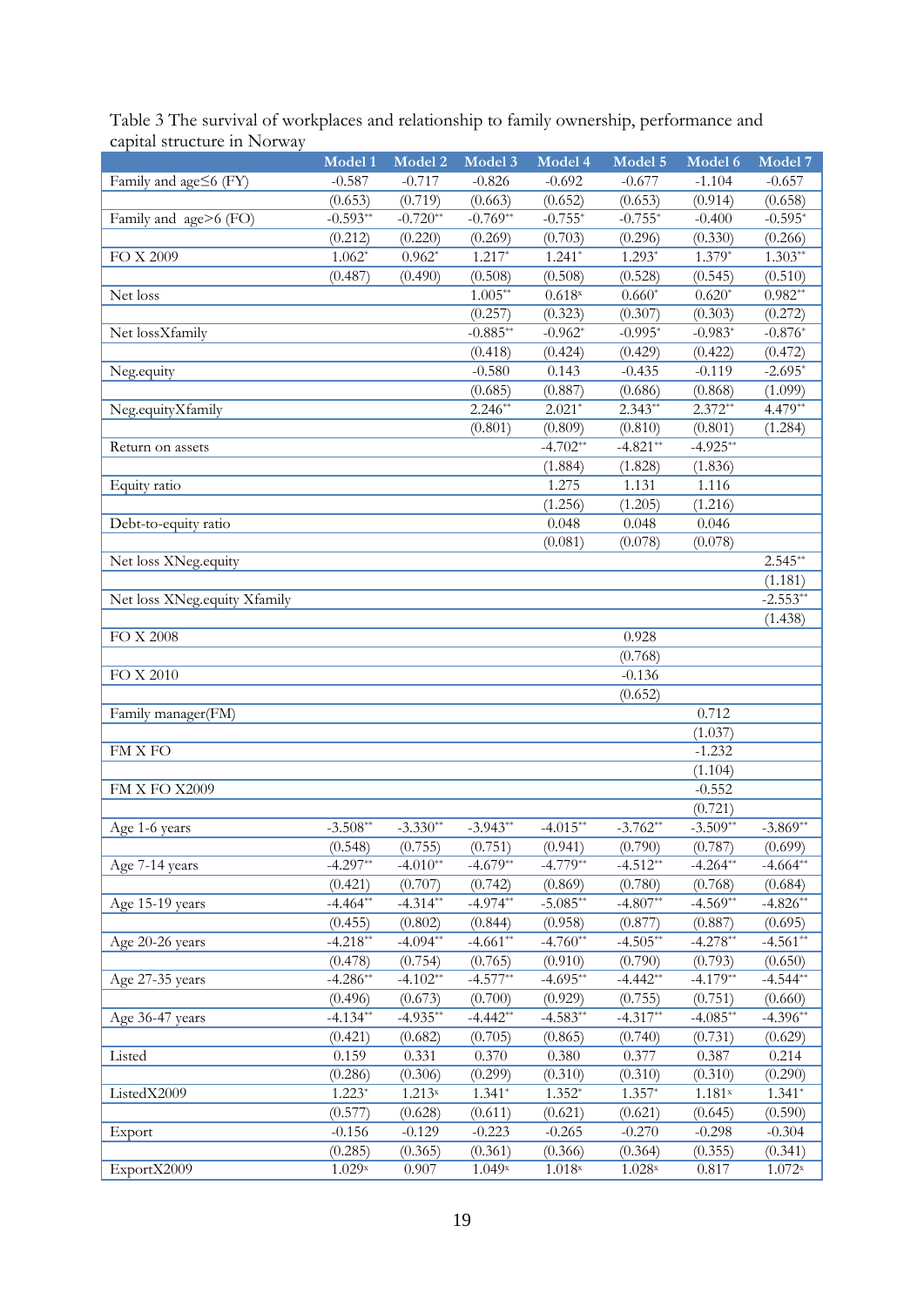|                                                   | (0.569)  | (0.608)  | (0.581)  | (0.581)  | (0.588)  | (0.540)  | (0.572)  |
|---------------------------------------------------|----------|----------|----------|----------|----------|----------|----------|
| Additional controls:                              |          |          |          |          |          |          |          |
| Year dummies(9)                                   | Yes      | Yes      | Yes      | Yes      | Yes      | Yes      | Yes      |
| Size dummies(4), market/<br>industry dummies (10) |          | Yes      | Yes      | Yes      | Yes      | Yes      | Yes      |
| Log pseudo L                                      | $-21239$ | $-19894$ | $-19137$ | $-18958$ | $-18931$ | $-18866$ | $-19728$ |
| N                                                 | 9750     | 9597     | 9597     | 9597     | 9597     | 9597     | 9597     |

Note: Method: Complementary Log-Log duration regressions (age). Private sector limited workplaces only. Source: Norwegian Workplace and Employment Relations Survey 2003 linked to the Accounting register. Capital loss implies Own capital Additional controls for the estimates: Workplace size dummies (11-20, 21-50, 51-100), market dummies (increased product demand, price elastic product demand) and dummies for 1-digit NACE industry code (8). Each observation is weighted by the inverse of the sampling probability of the workplace adjusted for noresponse. Firm-cluster adjusted robust standard errors are reported in parentheses. \*\*, \* and x denote 1, 5 and 10 percent level of significance, respectively. Full regression results available upon request.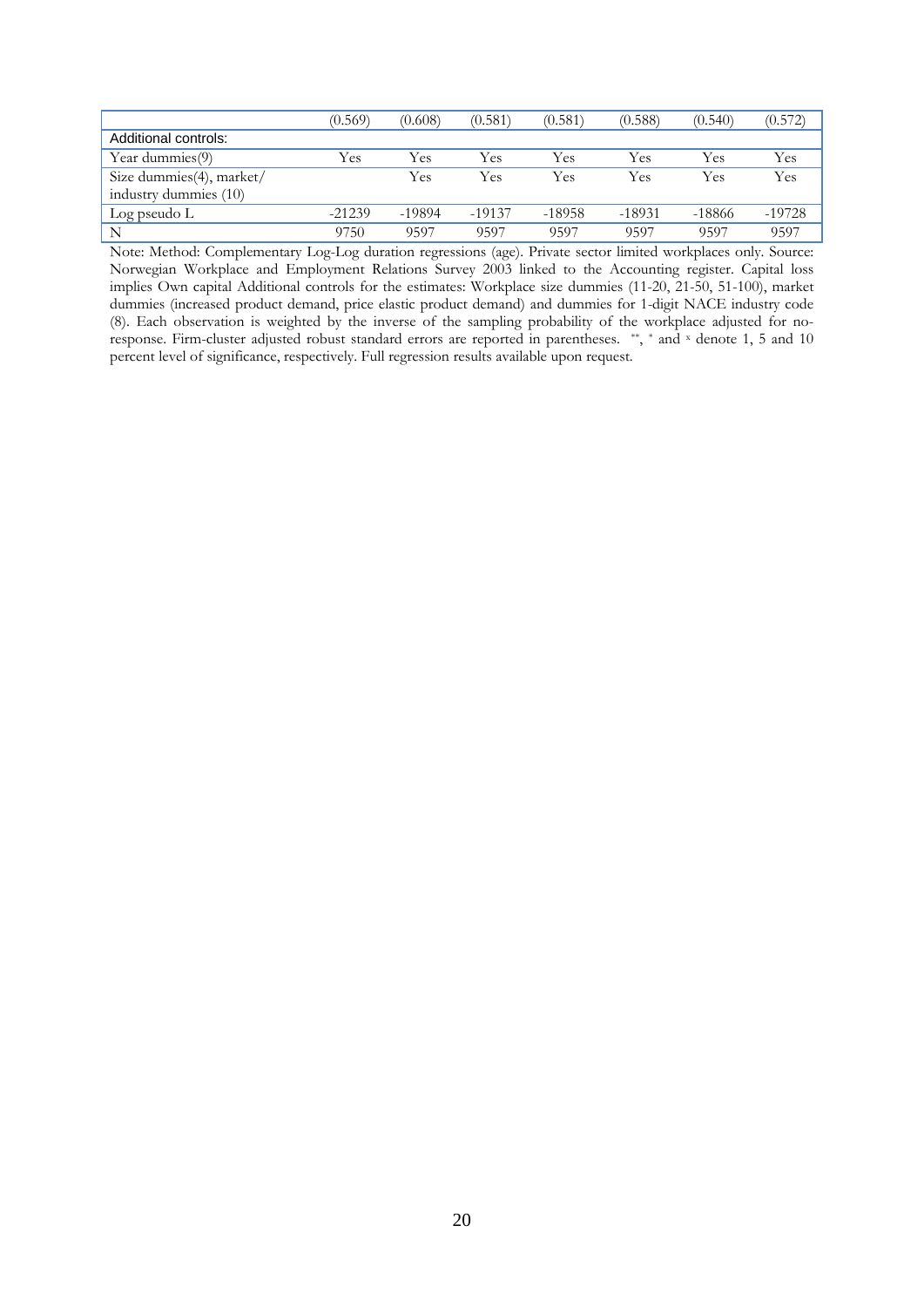

Figure 1 Lending, bankruptcies and workplace exit in Norway

Note: Source: Statistics Norway for lending, bankruptcies and unemployment figures, own data on workplace exit rates for limited firms (based on population-wide job data collected from the national welfare authority). All values normalized to 1 in 2005 (measured relative to 2005-values).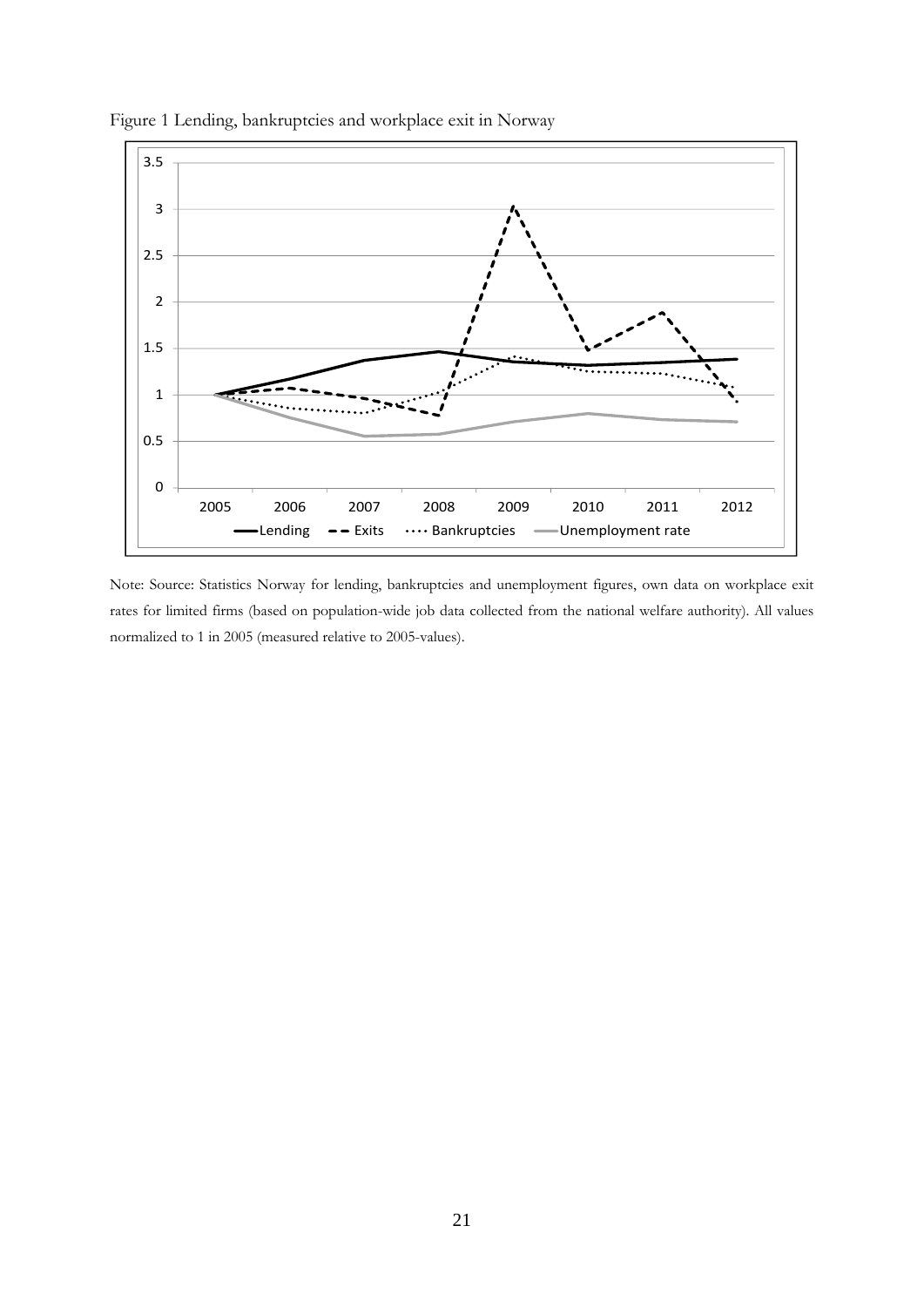

Figure 2 Closure rates for NWERS-2003 workplaces over time contingent on survival (hazard).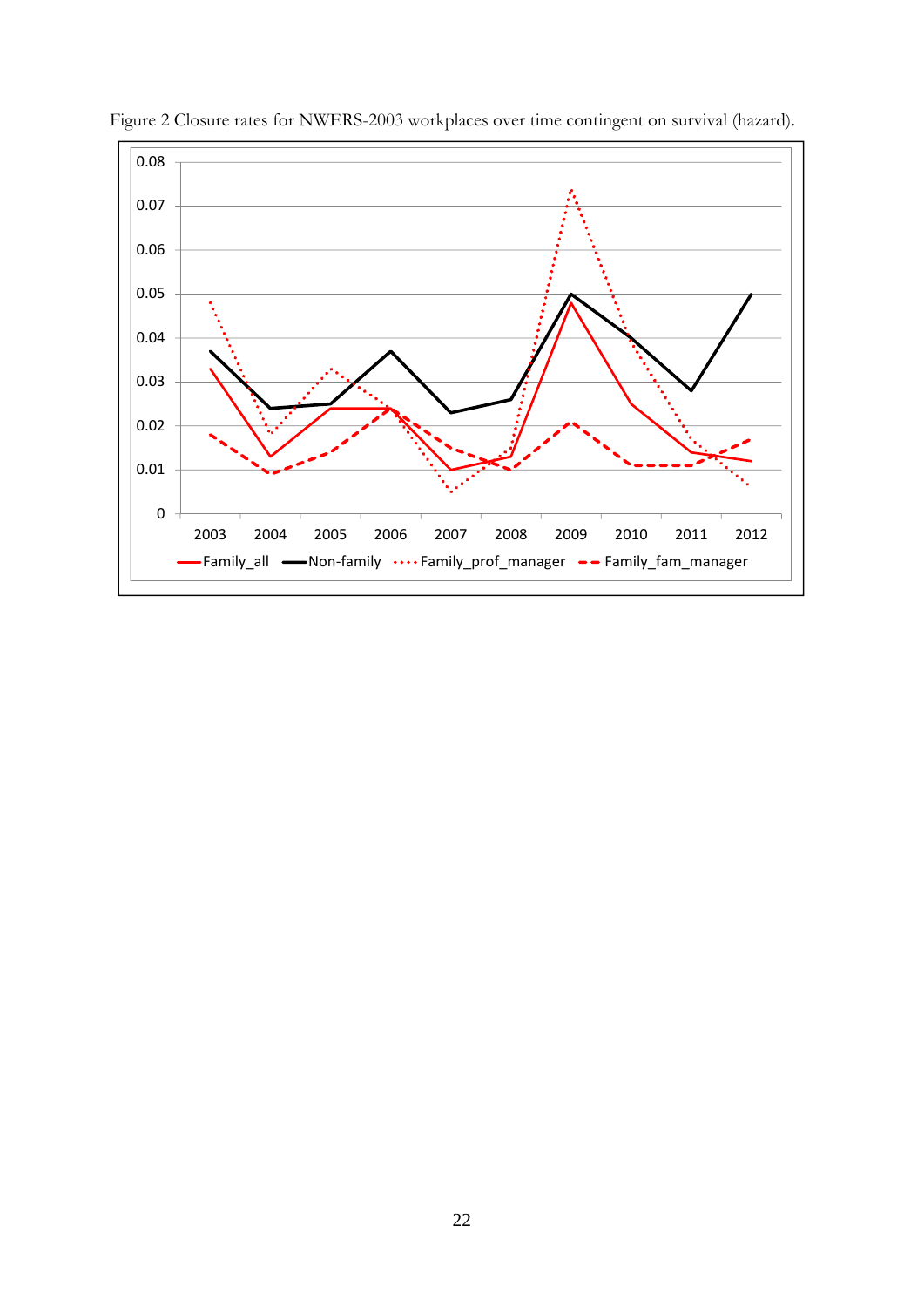

Figure 3 Predicted hazard rates for family and non-family businesses before and during the financial crisis.